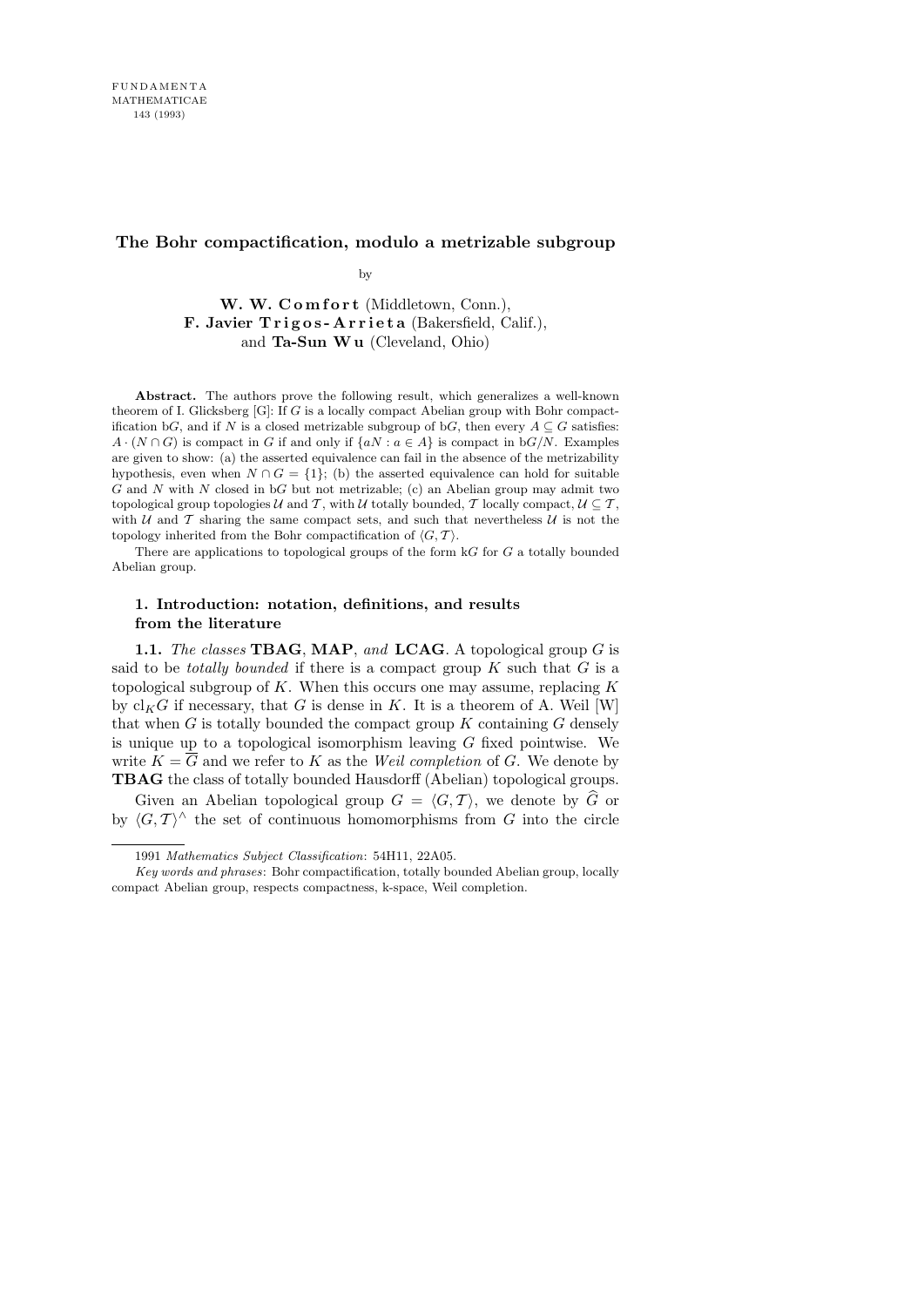group  $\mathbb{T}$ . Writing  $K = \mathbb{T}^{\hat{G}}$ , we define  $e : G \to K$  by

$$
(ex)_h = h(x) \quad \text{for } x \in G, \ h \in \widehat{G},
$$

and we set  $bG = cl_K e[G]$ ; the group  $bG$  is the so-called *Bohr compactifica*tion of G.

Clearly the homomorphism e is an isomorphism if and only if  $\hat{G}$  separates points of  $G$ . The groups which satisfy this condition are said to be *maximally* almost periodic in the sense of von Neumann. We denote by MAP the class of maximally almost periodic (Abelian) groups. For  $G = \langle G, \mathcal{T} \rangle \in \mathbf{MAP}$  we denote by  $\mathcal{T}^+$  the topology of b $G$  (or, with minor abuse of notation, any one of its subspaces). In general we suppress explicit mention of the isomorphism e; we treat G as a subset of bG. Thus  $\langle G, \mathcal{T}^+ \rangle$  (alternative notation:  $G^+$ ) denotes G with the totally bounded topological group topology inherited from bG; that is,  $G^+$  is G with the weak topology induced by  $\hat{G}$ . More generally, given  $\langle G, T \rangle \in \textbf{MAP}$  and  $A \subseteq G$ , we denote by  $\langle A, T \rangle$  the set A with the topology inherited from G and by  $\langle A, \mathcal{T}^{\dagger} \rangle$  the set A with the topology inherited from  $G^+$  (that is, from b $G$ ).

For **P** a topological property and  $G = \langle G, \mathcal{T} \rangle \in \mathbf{MAP}$  we say, following [T1], [T2], [CT], [T3], that G respects **P** if every  $A \subseteq G$  satisfies:  $\langle A, \mathcal{T} \rangle \in \mathbf{P}$ if and only if  $\langle A, T^{\dagger} \rangle \in \mathbf{P}$ .

We denote by **LCAG** the class of locally compact, Abelian, Hausdorff topological groups. The class-theoretic inclusion  $LCAG \subseteq MAP$  is crucial to the success of Pontryagin duality theory; see [HR](22.17) for a proof.

We say as usual, as in 3.1 below, that a (not necessarily locally compact) group G satisfies Pontryagin duality if the evaluation function from G into  $G$  is a surjective homeomorphism and an isomorphism. It is evident that every group G satisfying Pontryagin duality must satisfy  $G \in \mathbf{MAP}$ .

It is a well-known result of Glicksberg [G] that every  $G \in \mathbf{LCAG}$  respects compactness. (Throughout this paper, we refer to this statement as "Glicksberg's theorem.") There is a useful addendum to Glicksberg's theorem, noted by Glicksberg himself: If  $A \subseteq G = \langle G, \mathcal{T} \rangle \in \mathbf{LCAG}$ , then not only is  $\langle A, \mathcal{T} \rangle$  compact if and only if  $\langle A, \mathcal{T}^+ \rangle$  is compact but also (if these conditions hold) the identity function  $i: \langle A, \mathcal{T} \rangle \to \langle A, \mathcal{T}^+ \rangle$  is a homeomorphism; this follows from the inclusion  $\mathcal{T}^+ \subseteq \mathcal{T}$  and the fact that a compact Hausdorff space admits no strictly finer Hausdorff topology.

It is shown in [T1], [T2], generalizing Glicksberg's theorem, that every  $G \in \text{LCAG}$  respects in addition the properties  $P = \sigma$ -compact,  $P = \text{Lin}$ delöf,  $P =$  pseudocompact, and  $P =$  functionally bounded. For the second two of these properties **P** the identity function  $e: \langle A, \mathcal{T} \rangle \to \langle A, \mathcal{T}^+ \rangle$  is again a homeomorphism if  $\langle A, \mathcal{T} \rangle \in \mathbf{P}$ , but for  $\mathbf{P} = \sigma$ -compact or  $\mathbf{P} =$  Lindelöf the corresponding statement fails. (It is easy to see, for example, denoting by  $T$ the usual locally compact topology on the real line R, that the containment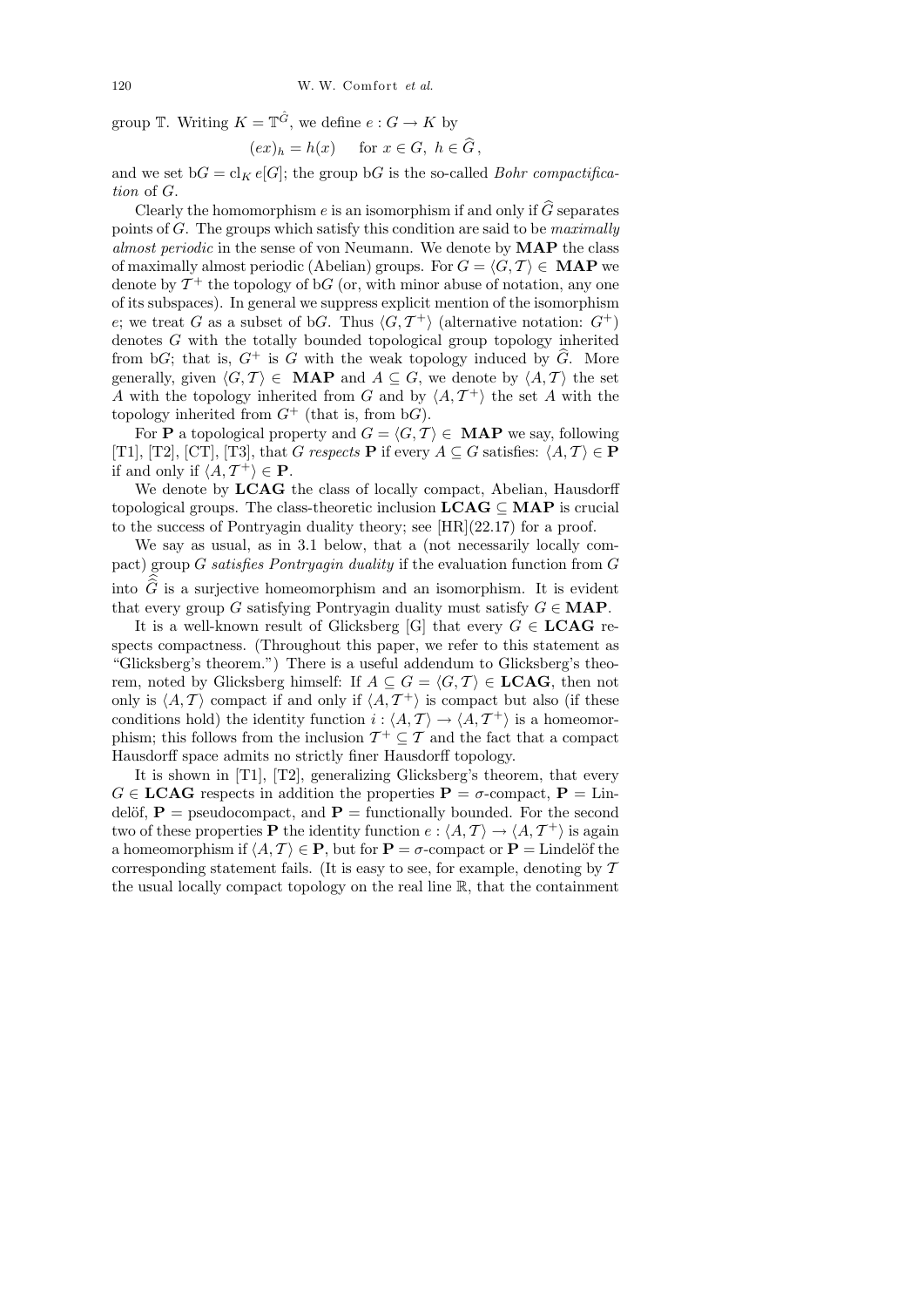$\mathcal{T}^+ \subseteq \mathcal{T}$  is strict. Indeed,  $\mathcal{T}^+$  is a totally bounded group topology for  $\mathbb{R}$ , while  $\mathcal T$  is not.)

**1.2.** DISCUSSION. The fact that  $\langle G, \mathcal{T}^+ \rangle$  is totally bounded whenever  $\langle G, \mathcal{T} \rangle \in \mathbf{MAP}$  (in particular, whenever  $\langle G, \mathcal{T} \rangle \in \mathbf{LCAG}$ ) suggests two natural questions.

(1) Let  $\langle G, U \rangle \in \textbf{TBAG}$ . Must there exist a topological group topology T for G such that  $\langle G, \mathcal{T} \rangle \in \mathbf{LCAG}$  and  $\mathcal{U} = \mathcal{T}^+$ ?

(2) Let G be an Abelian group with topological group topologies  $\mathcal T$  and U such that  $\langle G, \mathcal{T} \rangle \in \textbf{LCAG}, \langle G, \mathcal{U} \rangle \in \textbf{TBAG}, \mathcal{U} \subseteq \mathcal{T}$ , and each  $A \subseteq G$ satisfies: A is  $\mathcal T$ -compact if and only if A is  $\mathcal U$ -compact. Does it follow that  $U = T^{+}$ ?

We show in this paper that the answer to both these questions is "No". In what follows all hypothesized topological groups are assumed to satisfy the Hausdorff separation axiom. As is well-known, this ensures that our topological groups are completely regular, Hausdorff spaces, i.e., Tikhonov spaces.

The next two theorems record and assemble certain familiar facts from the literature. These will be used below.

**1.3.** THEOREM. Let  $G = \langle G, \mathcal{T} \rangle$  be a topological group.

(a) If  $G$  is first countable then  $G$  is metrizable.

- (b) If G has a dense metrizable subgroup then G itself is metrizable.
- (c) If G is Abelian and  $G \in \textbf{MAP}$ , then  $\langle G, \mathcal{T} \rangle^{\wedge} = \langle G, \mathcal{T}^+ \rangle^{\wedge}$ .

(d) If N is a compact subgroup of a topological group  $G$ , and if  $\{xN :$  $x \in A$  is compact in  $G/N$  (with  $A \subseteq G$ ), then AN is compact in G.

A proof of (a) is given in  $[HR](8.3)$ ; (b) follows from (a) and the fact that if  $p \in D \subseteq X$  with D dense in X and X a Tikhonov space, then the local weight of D at p is equal to the local weight of X at p. As for  $(c)$ , the inclusion  $\subseteq$  is clear from the definitions of bG and  $\mathcal{T}^+$ , while  $\supseteq$  follows from the inclusion  $\mathcal{T}^+ \subseteq \mathcal{T}$ .

Statement (d) appears in [HR](5.24(a)).  $\blacksquare$ 

**1.4.** THEOREM. Let  $G, H \in \mathbf{LCAG}$ . Then

(a)  $b(G \times H) = bG \times bH$ ;

(b) every subgroup F of G satisfies  $F \in \textbf{MAP}$  and  $bF = cl_{bG}F$ ; and

(c) if  $H \subseteq G$ , then  $b(G/H) = bG/bH$ .

Proof. (a) is immediate from the relation  $(G \times H)^{\wedge} = \hat{G} \times \hat{H}$  (cf.  $[HR](23.18)$ .

(b) That  $F \in \mathbf{MAP}$  follows from  $G \in \mathbf{MAP}$ . Since every  $f \in \widehat{F}$  is uniformly continuous on  $F$ , such  $f$  extends continuously over  $cl_G F$  and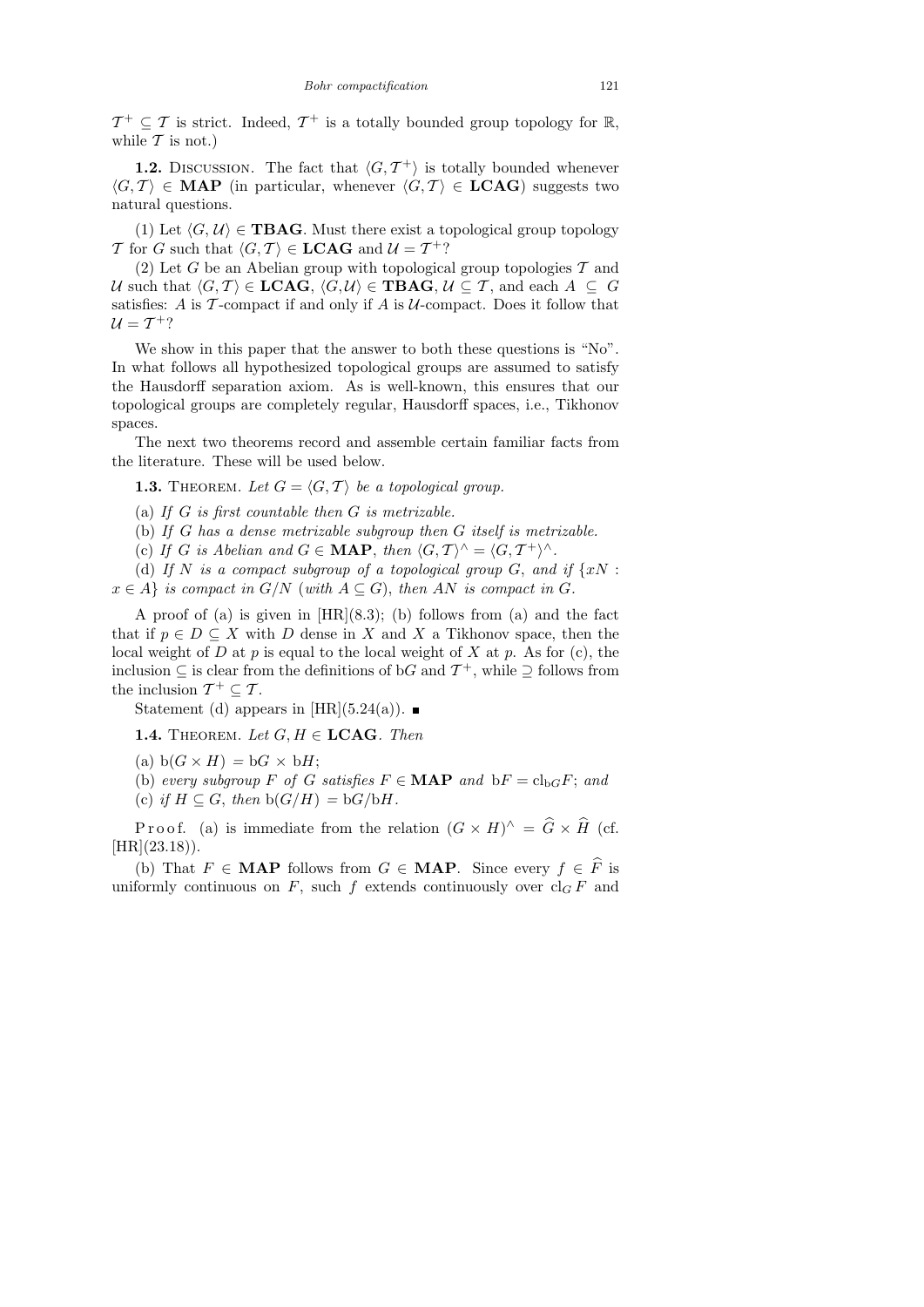hence to  $\bar{f} \in \hat{G}$  ([HR](24.12)); thus  $\hat{G}$  and  $\hat{F}$  induce the same topology on F and (b) follows from Weil's uniqueness theorem cited in 1.1.

(c) The group H is closed in G ( $\text{[HR]}(5.11)$ ), so it is enough to notice that  $bG/bH$  is a compact group containing densely an isomorph of  $G/H$ (given by  $xH \to xbH$  for  $x \in G$ ) such that every  $h \in (G/H)^{\wedge}$  remains continuous in the topology induced by  $bG/bH$  on  $G/H$ ; thus  $bG/bH$  is the Weil completion of  $(G/H)^+$ , and (c) follows.

The following statement is proved by Flor [F]; see also Reid [Re] and Ross [Ro].

**1.5.** THEOREM. Let  $G \in \mathbf{LCAG}$  and let  $\lim_{k \to \infty} x_k = p \in \mathbf{b}G$  with each  $x_k \in G$ . Then

(a)  $p \in G$ , and

(b) not only  $x_k \to p(T^+)$ , but also  $x_k \to p(T)$ .

**1.6.** NOTATION. When we consider the additive group  $\mathbb{R}$  or its subgroups Z and Q, we use additive notation and we denote the neutral element by the symbol 0. In other contexts in this paper, even when the group in question is assumed Abelian, we use multiplicative notation and we denote the neutral element by the symbol 1.

**1.7.** Remarks. (a) The map  $e: G \to bG$  is an isomorphism (since we have defined bG only when G is Abelian and  $\widehat{G}$  separates points of G) but it is to be noted that only in the most trivial of cases is the group  $\mathrm{b}G$  a compactification of G in the topologist's usual sense. Indeed, according to  $[CR](1.2)$  the isomorphism e is a homeomorphism from  $G = \langle G, \mathcal{T} \rangle$  into bG if and only if  $G \in \mathbf{T}BAG$ ; for  $G \in \mathbf{LCAG}$  this occurs if and only if G is compact (in which case e is a homeomorphism of  $\langle G, \mathcal{T} \rangle$  onto bG).

(b) There follows immediately from 1.5 the well-known fact that (except in the case that  $G$  is already a compact metric group) the groups  $bG$  with  $G \in \text{LCAG}$  are never metrizable. For  $G^+$  is dense in b $G$ , so if b $G$  is metrizable then for every  $p \in bG \backslash G$  there is  $x_k \in G$  such that  $x_k \to p$ .

(c) Theorem 1.5(a) is the statement that for  $G \in \mathbf{LCAG}$  no sequence drawn from G converges to a point of  $\mathrm{b}G \setminus G$ . We note in this connection, however, that the space  $bG$  does admit non-trivial convergent sequences. Indeed,  $\alpha$ , like every compact group, is a dyadic space [Vi], [K]; therefore, except in the trivial case that  $G = \mathrm{b}G$  with  $|G| < \omega$ , every point of  $\mathrm{b}G$  is the limit of a non-trivial sequence. (For a related proof one may use the fact  $[\check{S}]$ ,  $[Sh]$  that  $bG \supseteq {\pm 1}^{\omega}$  when  $|\check{G}| \geq \omega$ , so some—hence, every—point of  $\mathrm{b}G$  is the limit of a non-trivial sequence.)

(d) The proof in [G] of Glicksberg's theorem proceeds by way of the Riemann–Lebesgue lemma and a theorem of Grothendieck concerning  $C^*$ algebras and Radon measures. For a direct, succinct, and "natural" proof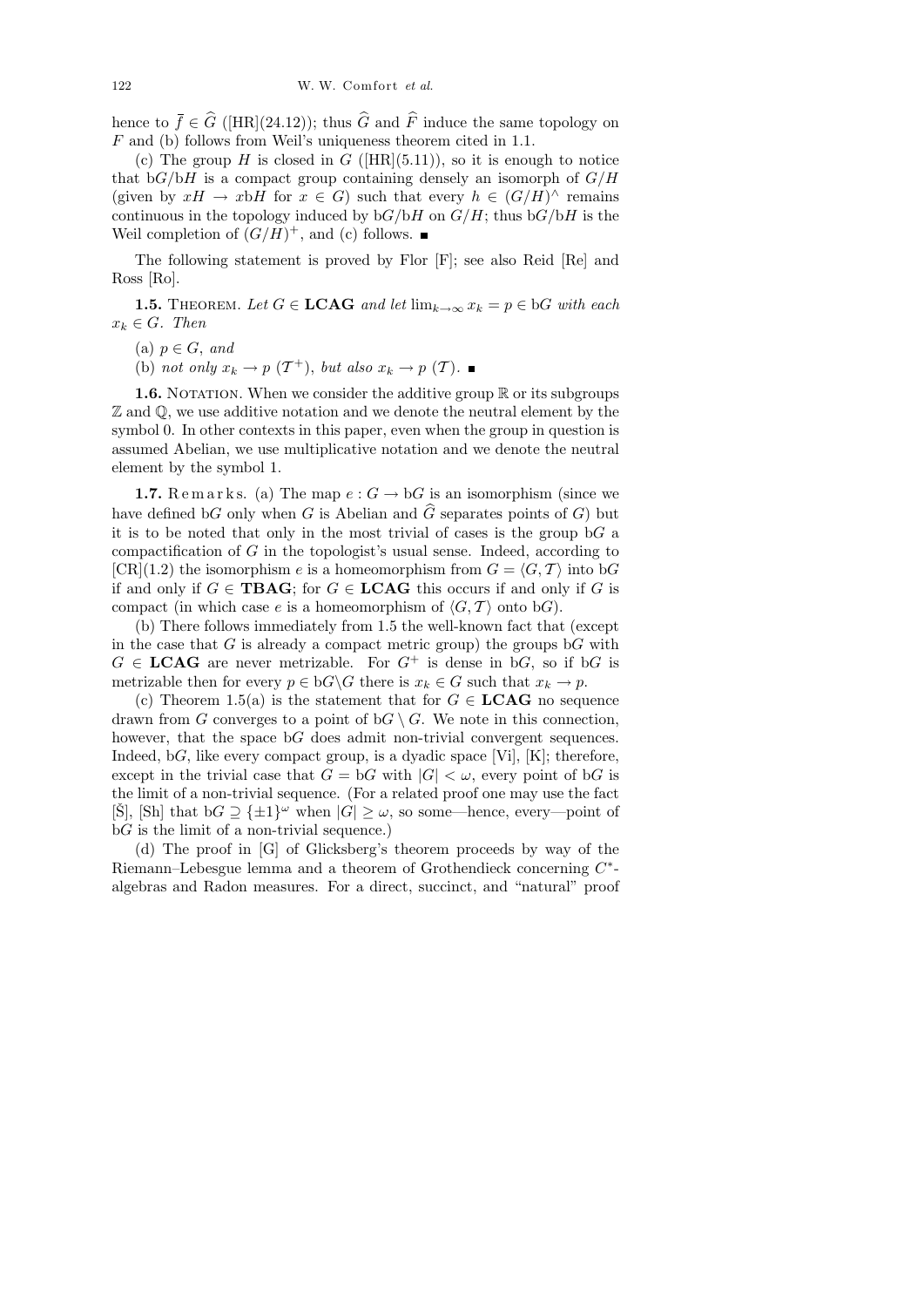of Glicksberg's theorem, the reader may consult [T1], [T2],  $[CT]$ , [T3]; see also [Re], [F], [DPS](3.4.3), [Hu], [Mo].

(e) Some of the results of this paper were announced in [CHR].

1.8. Acknowledgements. We have profited substantially and in many ways from an unusually creative referee's report. In addition to suggestions about spelling, punctuation, grammar and exposition, which are incorporated into the manuscript without comment, the referee has contributed several helpful and interesting mathematical questions and he/she has shortened and simplified at least one of our proofs; these are acknowledged in situ.

2. LCA groups strongly respect compactness. Throughout this section for  $G \in \mathbf{MAP}$  and for N a closed subgroup of bG, we denote by  $\pi$ the canonical homomorphism from bG onto b $G/N$  and by  $\phi$  the restriction function  $\phi = \pi |G$ . (Strictly speaking, we have  $\phi = \pi \circ e$  with  $e : G \to bG$ defined as in 1.1.) We use the symbols  $\pi$  and  $\phi$  only in this context.

**2.1.** DEFINITION. Let  $G \in \textbf{MAP}$  and let N be a closed subgroup of bG. Then

(a) N preserves compactness provided: If  $A \subseteq G$ , then  $\phi[A]$  is compact in  $\mathrm{b}G/N$  if and only if  $A \cdot (N \cap G)$  is compact in G; and

(b) G strongly respects compactness if every closed, metrizable subgroup of bG preserves compactness.

**2.2.** Remarks. (a) The metrizability hypothesis in Definition  $2.1(b)$ may appear artificial; the reader may be tempted, as were the authors, to conjecture that every compact (not necessarily metrizable) subgroup N of bG preserves compactness. We show in Example 3.2, however, that this proposed generalization of 2.10 can fail, even when  $N \cap G = \{1\}$ . (Theorem 1.3(d) shows that the metrizability hypothesis for N is superfluous in the case that  $N \subseteq G$ .) In the positive direction, Example 3.8 shows that there can exist non-metrizable subgroups  $N$  of  $bG$  which preserve compactness. For an extension of Theorem 2.10 to discrete groups, see 3.11 below.

(b) Our principal result, Theorem 2.10, shows that every  $G \in \mathbf{LCAG}$ strongly respects compactness. By way of motivation let us note that this statement generalizes Glicksberg's theorem. Indeed, the special case  $N =$  $\{1\}$  of 2.10 asserts that  $\langle A, T^+\rangle = \phi[A] \subseteq bG$  is compact if and only if  $\langle A, T \rangle = A \cdot \{1\} \subseteq G$  is compact.

(c) The referee has contributed a nifty argument which simplified the proof of one of our principal lemmas, namely 2.6. It is interesting to note an unexpected by-product of the referee's argument: the new proof of our generalization of Glicksberg's theorem, unlike the old, requires and invokes Glicksberg's original theorem not in its full generality but (only) for  $\sigma$ compact, metrizable groups  $G \in \mathbf{LCAG}$ .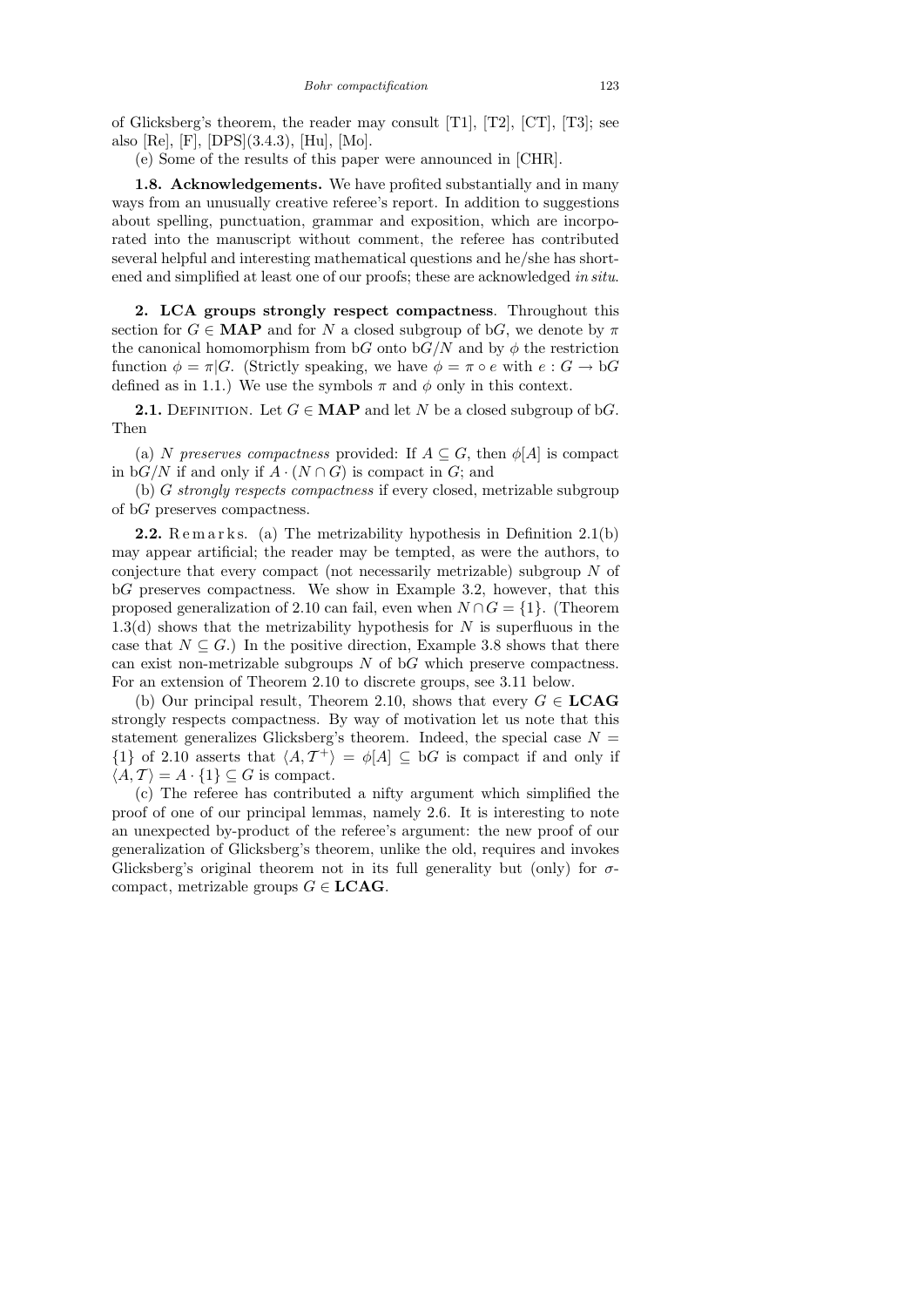(d) In the lemmas and theorems of this section, we show that various MAP groups G strongly respect compactness. In each case it is required to show (for suitable  $A \subseteq G$  and  $N \subseteq bG$ ) that  $\phi[A] = \{aN : a \in A\}$  is compact in  $bG/N$  if and only if  $A \cdot (N \cap G)$  is compact in G. Since  $\phi$  is continuous from G into  $bG/N$  and  $\phi[A] = \phi[A \cdot (N \cap G)]$ , the "if" implication is trivial in each case; accordingly in these proofs we restrict our attention to the "only if" implications.

**2.3.** LEMMA. Let  $G_0$  and  $G_1$  be  $MAP$  groups which strongly respect compactness, and let  $G = G_0 \times G_1$ . Then G strongly respects compactness.

P r o o f. Let N be a compact, metrizable subgroup of  $bG = bG_0 \times bG_1$ , and let  $A \subseteq G$  have the property that  $\phi[A] = \{xN : x \in A\}$  is a compact subset of bG/N. We show that  $A \cdot (N \cap G)$  is compact in G.

Let  $\varrho_i$  denote the natural projection

$$
\varrho_i: \mathbf{b}G \to \mathbf{b}G_i \qquad (i=1,2)
$$

and set  $A_i = \varrho_i[A]$  and  $N_i = \varrho_i[N]$ . Since  $\varphi[A]$  is compact and  $\pi : bG \to$  $bG/N$  is continuous, the set  $\pi^{-1}(\phi[A])$ , which is AN, is compact in bG; hence  $\pi_i[\varrho_i[AN]]$  is compact in  $\mathrm{b}G_i/N_i$ . It is clear that  $\pi_i[\varrho_i[AN]] = \phi_i[A_i]$ . (Indeed, if  $a = \langle a_1, a_2 \rangle \in A$  and  $n = \langle n_1, n_2 \rangle \in N$  then

$$
\pi_i(\varrho_i(an)) = \pi_i\varrho_i(\langle a_1n_1, a_2n_2 \rangle)
$$
  
=  $a_i n_i N_i = a_i N_i = \phi_i(a_i)$  with  $a_i \in A_i$ ;

and if  $a_i \in A_i$  then there is  $x \in A \subseteq AN$  such that  $a_i = \varrho_i(x)$  and we have

$$
\phi_i(a_i) = a_i N_i = \pi_i(\varrho_i(x)) \in \pi_i \varrho_i[AN].
$$

Since  $\phi_i[A_i]$  is compact in  $\mathrm{b}G_i/N_i$ ,  $N_i$  is metrizable, and  $G_i$  strongly respects compactness, it follows that the space  $A_i \cdot (G_i \cap N_i)$  is compact in  $G_i$ . Writing  $B_i = A_i \cdot (G_i \cap N_i)$  and  $B = B_0 \times B_1$  we have: B is compact in G.

We claim finally that  $A \cdot (N \cap G) \subseteq B$ . Indeed, if  $a = \langle a_0, a_1 \rangle \in A$  and  $n = \langle n_0, n_1 \rangle \in N \cap G$  then  $a_i \in \varrho_i[A]$  and  $n_i \in \varrho_i[N] \cap G_i = N_i \cap G_i$ , so  $(an)_i = a_i n_i \in B_i.$ 

Since AN is compact the set  $AN \cap G$ , which is  $A \cdot (N \cap G)$ , is closed in G. Since  $A \cdot (N \cap G) \subseteq B$  and B is compact the set  $A \cdot (N \cap G)$  is compact in G, as required.  $\blacksquare$ 

2.4. LEMMA. Every compact Abelian group strongly respects compactness.

P r o o f. This is immediate from Theorem 1.3(d).  $\blacksquare$ 

**2.5.** LEMMA. Let  $G = \langle G, T \rangle \in \mathbf{LCAG}$ , and let N be a closed, metrizable subgroup of bG, and set  $G \cap N = H$ . Then the spaces  $\langle H, \mathcal{T} \rangle$  and  $\langle H, \mathcal{T}^+ \rangle$  are compact, metrizable, and homeomorphic.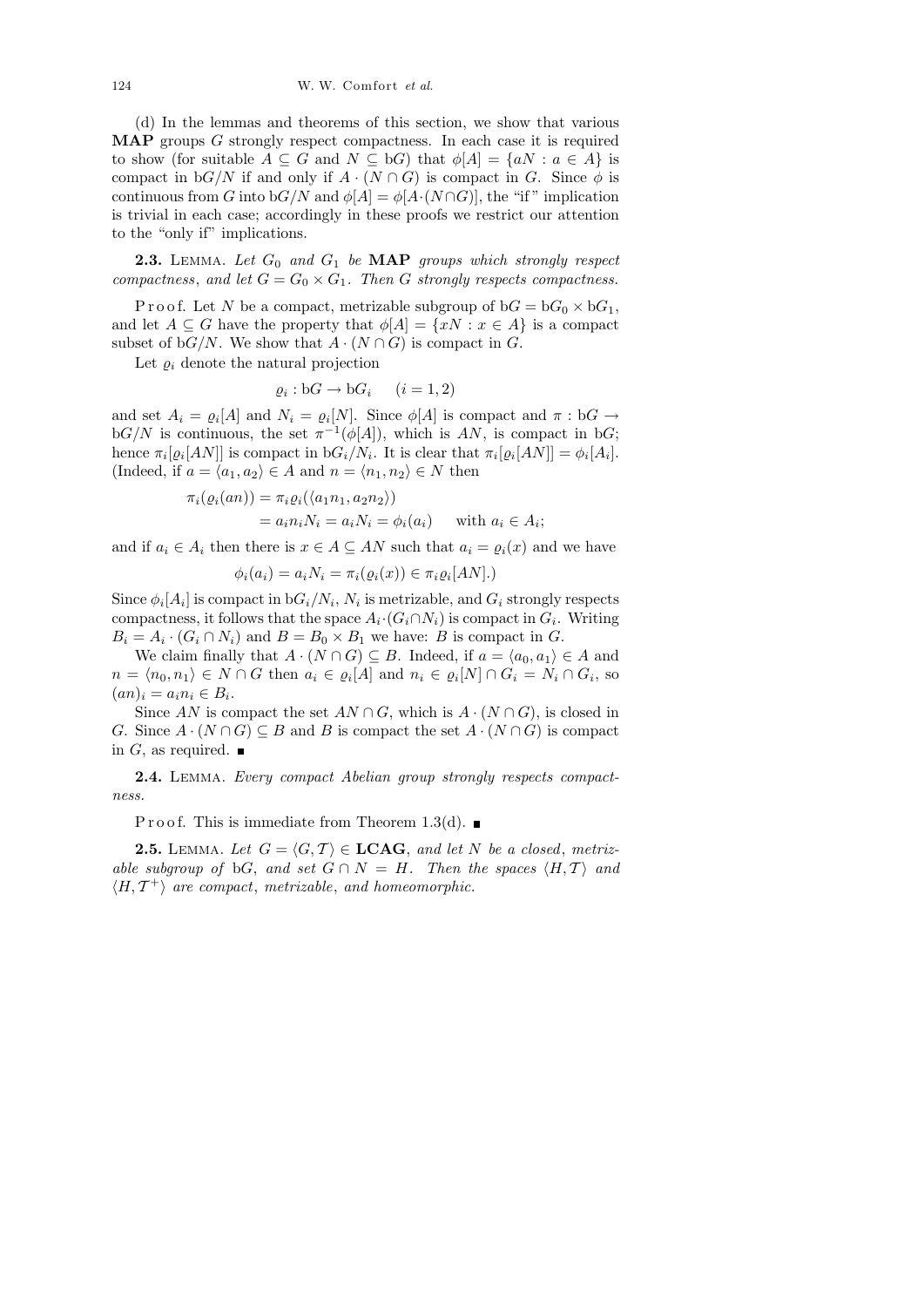First proof (using Glicksberg's theorem). It suffices to show that  $H^+$  is compact and metrizable. Clearly  $H^+$  is metrizable. To see that  $H^+$ is closed in  $N = \langle N, T^{\dagger} \rangle$ , note that if  $x_k \in H^+$  and  $x_k \to p \in N$  then  $p \in H^+$  by Theorem 1.5(a).

Second proof (not using Glicksberg's theorem). It suffices to show that  $H$  is compact and metrizable. Since  $H^+$  is closed in  $G^+$  and  $e: G \to G^+$ is continuous, the space  $e^{-1}(H^+) = H$  is closed in  $G = \langle G, \mathcal{T} \rangle$  so  $H =$  $\langle H, \mathcal{T} \rangle \in \mathbf{LCAG}$ . It follows from Theorem 1.4(b) that the Bohr topology of H is the topology which H inherits from  $G^+$ ; thus  $H^+$ , a subspace of N, is metrizable. Since  $H^+$  is a dense topological subgroup of bH, the compact group bH is itself metrizable (Theorem 1.3(b) above). That H is compact (i.e.,  $H = bH$ ) now follows from Remark 1.7(b).

We say as usual in the following proof that a family  $\mathcal N$  of (not necessarily open) subsets of a space  $X$  is a *network* for  $X$  if for every neighborhood  $U$ of  $x \in X$  there is  $F \in \mathcal{N}$  such that  $x \in F \subseteq U$ .

**2.6.** LEMMA. Let  $G \in \text{LCAG}$  with G metrizable and  $\sigma$ -compact. Then G strongly respects compactness.

P r o o f. Let N be a compact, metrizable subgroup of bG and let  $A \subseteq G$ have the property that  $\phi[A] = \{xN : x \in A\}$  is compact in  $\phi(A)$ . We must show that  $A \cdot (N \cap G)$  is compact in G.

Both  $A$  and  $N$  are separable and metrizable, so each has a countable network. Thus  $A \times N$ , hence its continuous image AN, has a countable network. Now  $AN = \pi^{-1}(\phi[A])$  is compact in bG, so AN is metrizable. (Here we use the case  $\kappa = \omega$  of the following familiar theorem: a compact space with a network of cardinality  $\kappa$  has weight  $\kappa$ . See [E](3.1.19) for a proof of this statement.)

To show that  $A \cdot (N \cap G)$  is compact in G it is enough, since G respects compactness, to show that  $A \cdot (N \cap G)$  is compact in  $G^+$ ; for that it suffices to show that  $A \cdot (N \cap G)$  is closed in the compact metrizable space AN. Let  $x_k \to p \in AN \subseteq bG$  with  $x_k \in A \cdot (N \cap G) = AN \cap G$ . Then  $p \in G$  by 1.5 above and we have  $p \in AN \cap G = A \cdot (N \cap G)$ , as required. ■

**2.7.** Remark. In the original version of this manuscript we deduced the metrizability of AN in 2.6 from Glicksberg's theorem and this result of Smirnov [Sm] (cf. also A. H. Stone [Sto]): A compact space which is the union of countably many closed metrizable spaces is itself metrizable. Indeed,  $(AN) \cap G$  has the form  $\bigcup_{n<\omega} K_n$  with  $K_n$  metrizable (in  $G^+$ , hence in G by Glicksberg's theorem), so  $AN = \bigcup_{n<\omega} (K_n \cdot N)$  with  $K_n \cdot N$  compact and metrizable.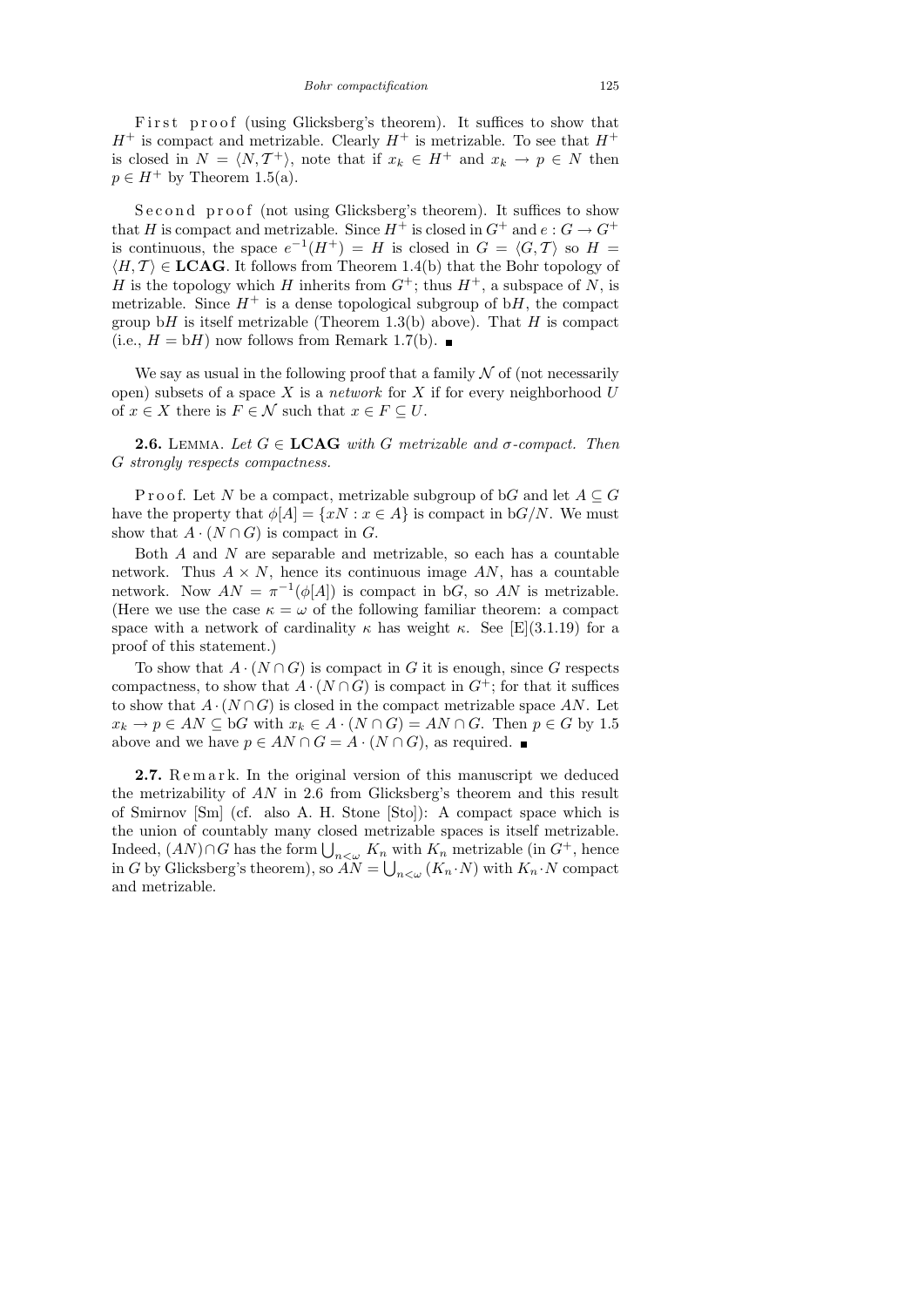Every locally compact topological group contains an open-and-closed compactly generated subgroup. On the basis of the lemmas above we are able to show that these (Abelian) topological groups strongly respect compactness.

2.8. THEOREM. Let G be a locally compact, compactly generated, Abelian topological group. Then G strongly respects compactness.

P r o o f. The group  $G$  is topologically isomorphic to a group of the form  $\mathbb{R}^n \times \mathbb{Z}^k \times F$  for integers  $n, k \geq 0$  and F a compact group (cf. [HR](9.8)). Since  $\mathbb{R}^n \times \mathbb{Z}^k$  strongly respects compactness by Lemma 2.6, and F strongly respects compactness by Lemma 2.4, the conclusion follows from Lemma  $2.3.$  ■

2.9. Lemma. Let G be a discrete Abelian group. Then G strongly respects compactness.

Proof. Let N be a closed, metrizable subgroup of bG and let  $A \subseteq G$ satisfy:  $\phi[A]$  is compact in bG/N. Suppose that  $|A| \geq \omega$ , choose  $A' \subseteq A$ such that  $|A'| = \omega$ , let  $G_0$  be the subgroup of G generated by A', and set  $A_0 = G_0 \cap A$  and  $N_0 = N \cap bG_0$ . Then  $N_0$  is a closed, metrizable subgroup of  $bG_0$ .

The groups  $bG_0/N_0$  and  $\pi[bG_0]$  (a subgroup of  $\pi[bG] = bG/N$ ) are topologically isomorphic groups under a correspondence taking  $\phi_0[A_0]$  onto  $\phi[A] \cap \pi[\mathrm{b}G_0]$  (cf. [HR](5.31 and 5.33)). Thus  $\phi_0[A_0]$  is compact in  $\mathrm{b}G_0/N_0$ . Since  $G_0$  strongly respects compactness (by Lemma 2.6) the space  $A_0 \cdot (N_0 \cap$  $G_0$ ) is compact in  $G_0$  and hence finite. Thus  $A_0$  itself is finite, contrary to the conditions  $A_0 \supseteq A', |A'| = \omega$ .

We turn now to the principal positive result of this paper.

**2.10.** THEOREM. Let  $G \in \text{LCAG}$ . Then G strongly respects compactness.

P r o o f. Let N be a compact, metrizable subgroup of bG and let  $A \subseteq G$ satisfy:  $\phi[A]$  is compact in  $\phi(A)$ .

Since (according to Lemma 2.5) the group  $G \cap N$  is compact, there is an open-and-closed, compactly generated subgroup  $H$  of  $G$  such that  $G \cap N \subseteq H$ . We choose such H and we note from 1.4 that  $bH = cl_{bG}H$ and that  $b(G/H)$  is (topologically isomorphic to)  $bG/bH$ . Denoting by  $\varrho : bG \to bG/bH$  the canonical homomorphism, we note that the natural maps  $q : bG/N \to bG/(N \cdot bH)$  and

$$
\psi : \mathbf{b}G/\mathbf{b}H \to (\mathbf{b}G/\mathbf{b}H)/\varrho[N] \approx \mathbf{b}G/(N \cdot \mathbf{b}H)
$$

satisfy  $q \circ \phi = \psi \circ \varrho | G;$  indeed,  $q \circ \pi = \psi \circ \varrho$ , so  $\psi[\varrho[A]] = q[\phi[A]]$  is compact in  $(bG/bH)/\varrho[N]$ . (The indicated isomorphism  $(bG/bH)/\varrho[N] \approx$  $\mathrm{b}G/(N \cdot \mathrm{b}H)$  is given by [HR](5.35).) Since  $\varrho[N]$  is a compact, metrizable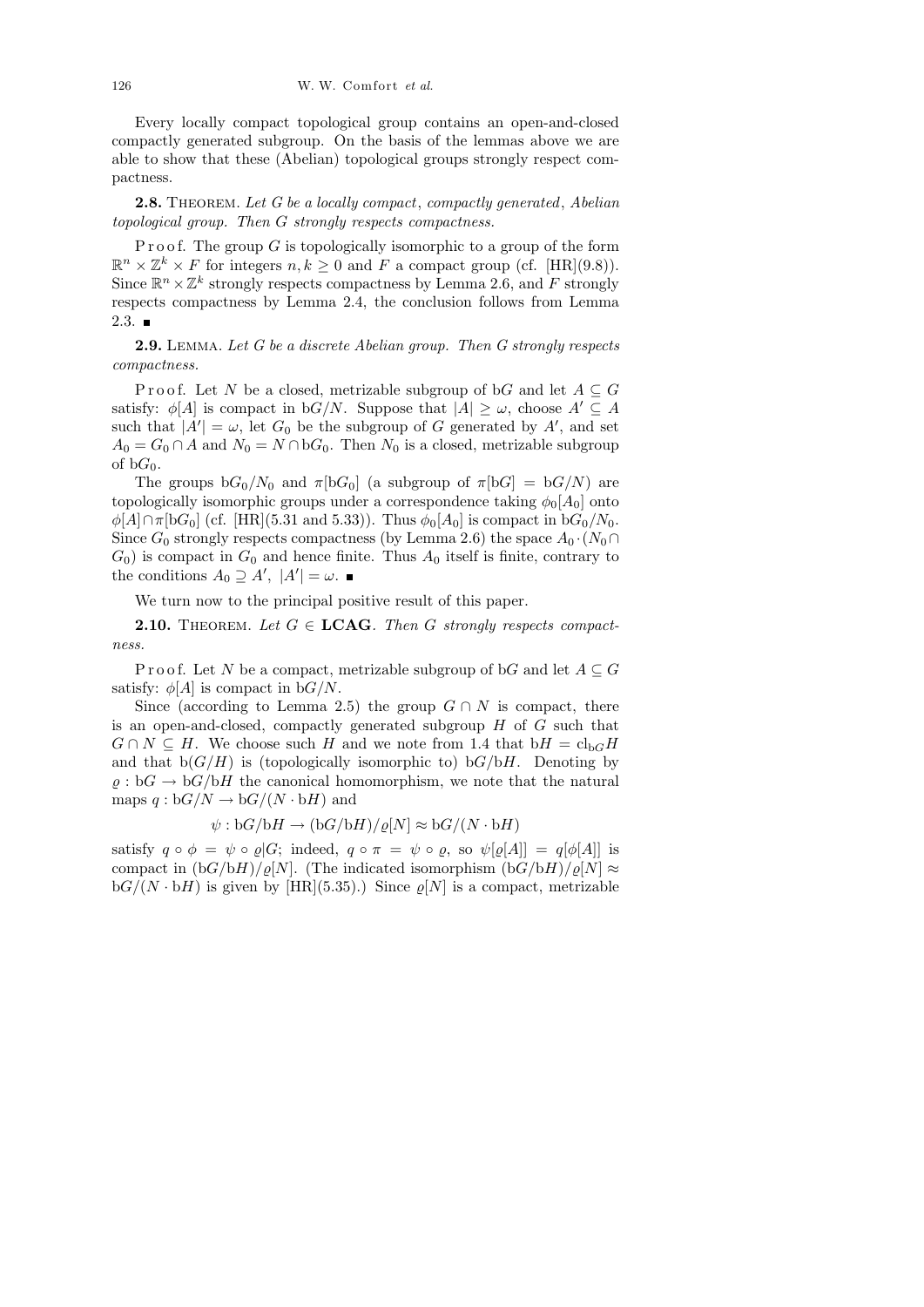subgroup of  $bG/bH = b(G/H)$  and  $G/H$  is a discrete Abelian group, the set  $\varrho[A] \cdot (G/H \cap \varrho[N])$  is compact in  $G/H$  by Lemma 2.9. It then follows that  $\rho[A]$  is finite, i.e., that A meets only finitely many cosets of H in G. Replacing H if necessary by the subgroup of G generated by  $H \cup A$ , we assume in what follows that  $A \subseteq H$ . The inclusion  $G \cap N \subseteq H$  perseveres, so that  $G \cap N = H \cap N$ .

Now let  $\sigma : \mathrm{b}G \to \mathrm{b}G/(N \cap \mathrm{b}H)$  and  $g : \mathrm{b}G/(N \cap \mathrm{b}H) \to \mathrm{b}G/N$  be the (continuous) homomorphisms defined by

$$
\sigma(p) = p(N \cap bH),
$$
  
 
$$
g(p(N \cap bH)) = pN.
$$

Since  $\phi[A] = \{aN : a \in A\}$  is compact in  $bG/N$  the space

 $g^{-1}(\phi[A]) = \{p(N \cap bH) : p \in bG, \text{ there is } a \in A \text{ such that } pN = aN\}$ is compact in  $bG/(N \cap bH)$ . That is, writing

$$
Y = \{p(N \cap bH) : p \in bG \text{ and there are } p' \in bH, a \in A \text{ such that }
$$

$$
p(N \cap bH) = p'(N \cap bH)
$$
 and  $pN = aN$ ,

we have: Y is compact in  $bG/(N \cap bH)$ . Now if  $p(N \cap bH) \in Y$  then  $p \in bH$ (since  $pbH = p'bH$  for some  $p' \in bH$ ). Thus

$$
Y = \{p(N \cap bH) : p \in bH, \text{ there is } a \in A \text{ such that } pN = aN\}.
$$

It then follows, denoting by  $\pi': bH \to bH/(N \cap bH)$  the canonical homomorphism, that  $Y = \pi'[A]$ . (Indeed, if  $p(N \cap bH) \in Y$  with  $pN = aN$  then from  $p \in bH$  and  $A \subseteq H \subseteq bH$  follows

$$
p(N \cap bH) = a(N \cap bH) = \pi'[a] \in \pi'[A];
$$

the inclusion  $\pi'[A] \subseteq Y$  is immediate from  $A \subseteq H \subseteq bH$ .)

Since  $H$  is locally compact and compactly generated and  $A$  is a subset of H such that  $\{a(N \cap bH) : a \in A\}$  is compact (with  $N \cap bH$  a compact metrizable subgroup of bH), it follows from Theorem 2.8 that  $A \cdot (N \cap bH \cap$ H) is compact in bH. From  $N \cap H = N \cap G$  it follows that  $A \cdot (N \cap G)$  is compact in bH, hence in bG, as required.  $\blacksquare$ 

**2.11.** COROLLARY. Let  $G = \langle G, \mathcal{T} \rangle \in \mathbf{LCAG}$  and let N be a compact, metrizable subgroup of bG. If  $N \cap G = \{1\}$ , then the following conditions are equivalent.

- (a) A is compact in  $\langle G, \mathcal{T} \rangle;$
- (b) A is compact in  $\langle G, \mathcal{T}^+ \rangle;$
- (c)  $\phi[A]$  is compact in  $\phi(A)$ .

P r o o f. The equivalence (a) $\Leftrightarrow$ (b) is Glicksberg's theorem, restated here for emphasis, while (a) $\Leftrightarrow$  (c) is the case  $N \cap G = \{1\}$  of Theorem 2.10. ■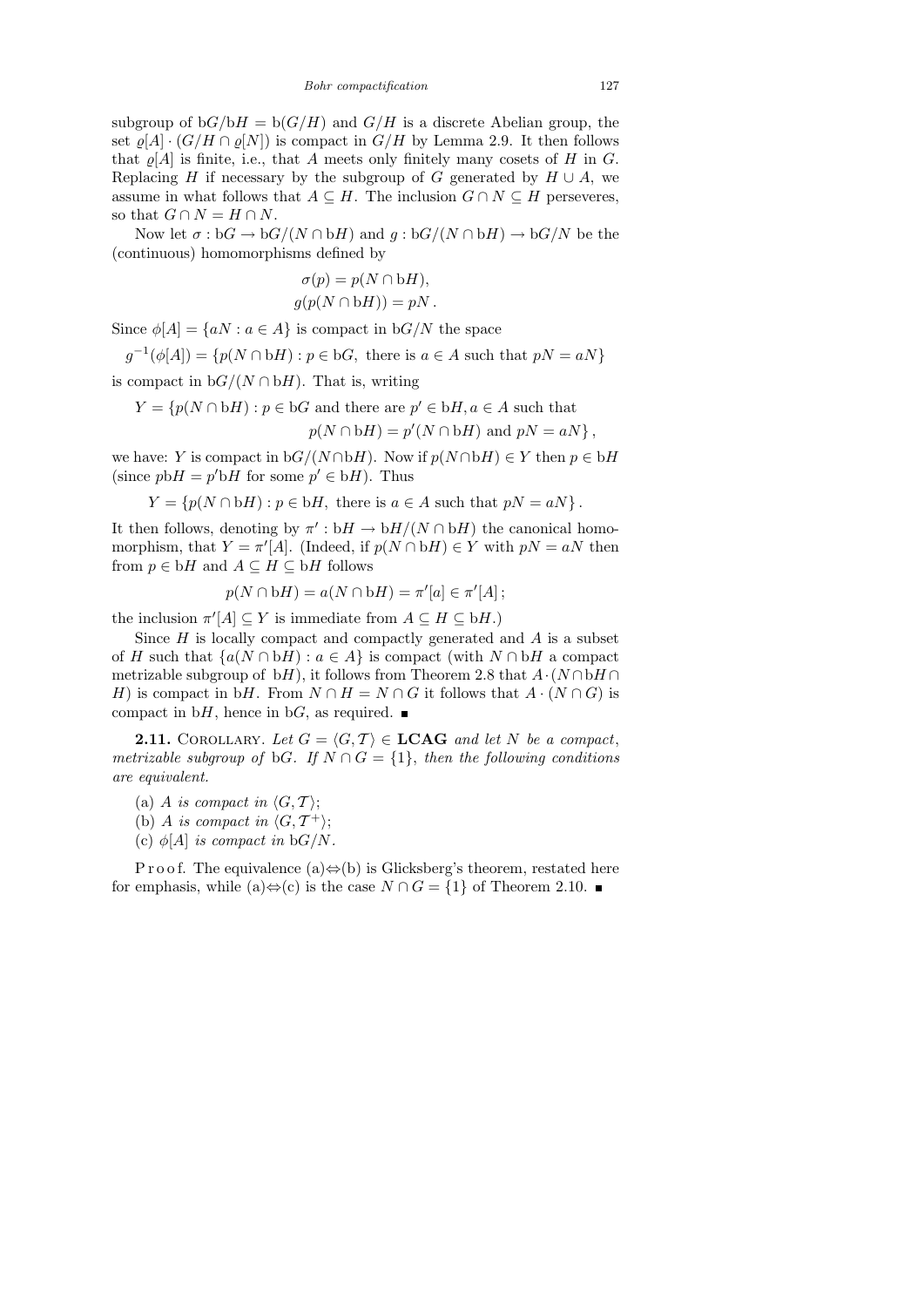2.12. Discussion. (a) The referee has raised the following question: If  $N$  is a compact, metrizable subgroup of a compact Abelian group  $G$ , and if  $A \subseteq G$  satisfies  $\langle A \rangle \cap N = \{1\}$  (with  $\langle A \rangle$  the subgroup of G generated by A) with AN closed in  $G$ , must A itself be closed in  $G$ ? This question is relevant to the present enterprise, since a positive answer could greatly simplify the proof of Theorem 2.10. It is interesting to see that the answer to this question is "No". Let  $G = \mathbb{T}$  and  $N = \{+1, -1\} \subseteq \mathbb{T}$  and, with  $x_n$ a sequence in the Prüfer 3-group  $\mathbb{Z}(3^{\infty})$  such that  $x_n \to -1$ , define  $A =$  ${x_n : n < \omega} \cup \{1\}$ . Evidently A is not compact but AN, the union of two converging sequences and their limit points, is compact. From  $A \subseteq \mathbb{Z}(3^{\infty})$ and  $\mathbb{Z}(3^{\infty}) \cap N = \{1\}$  follows  $\langle A \rangle \cap N = \{1\}$ , as required.

(b) The referee further has raised the question whether Theorem 2.10 characterizes those Abelian groups which are locally compact. In detail: If  $G \in \textbf{MAP}$  and G strongly respects compactness, must G be locally compact? The answer to this question is "No"; the additive group  $G = \mathbb{Q}$ is an example. Surely  $\mathbb Q$  is not locally compact. Now  $\mathfrak b \mathbb Q = \mathfrak b \mathbb R$  by 1.4(b), and if  $N$  is a closed, metrizable subgroup of  $b\mathbb{Q}$  then 2.5 guarantees that  $N \cap \mathbb{R}$  is compact (so  $\{0\} = N \cap \mathbb{Q} = N \cap \mathbb{R}$ ). Suppose now that  $A \subseteq \mathbb{Q}$ and  $\phi : b\mathbb{Q} \to b\mathbb{Q}/N$  satisfy:  $\phi[A]$  is compact in  $b\mathbb{Q}/N$ . Since R strongly respects compactness we conclude that  $A + \{0\} = A + (N \cap \mathbb{R})$  is compact in  $\mathbb{R}$ , so A is compact in  $\mathbb{R}$  and hence in  $\mathbb{Q}$ .

### 3. Examples and counterexamples

**3.1.** Remark. One may be tempted to strengthen Theorem 2.10 to the statement that every  $G \in \mathbf{MAP}$  strongly respects compactness, but this result fails. Indeed, it is shown in [RT], correcting a statement from [Ve], that there are (Abelian) groups which satisfy Pontryagin duality but which do not respect compactness.

**3.2.** EXAMPLES. (a) The condition in Theorem 2.10 that N be metrizable cannot be omitted. Let  $G$  be any locally compact Abelian group with a closed, non-compact subgroup  $H$  of finite index (for example,  $G$  is noncompact and  $G = H$ ) and take  $N = bH = cl_{bG}H$ . Since  $G/H$  is finite and

$$
bG/N = bG/bH = b(G/H) = G/H
$$

by Theorem 1.4 above, every non-empty subset A of G satisfies:  $\phi[A]$  is finite and hence compact. But  $A \cdot (N \cap G) = AH$  is not compact, since AH contains a homeomorph of the non-compact space H as a closed subspace.

(b) It is more challenging to show, as promised in  $2.2(a)$ , that there exist  $G \in \text{LCAG}$  and a closed (non-metrizable) subgroup N of bG such that  $N \cap G = \{1\}$  and N does not preserve compactness. For an example to this effect let  $G = \mathbb{Z}$  in the usual (discrete) topology, choose  $\alpha \in [0,1] \setminus \mathbb{Q}$ , define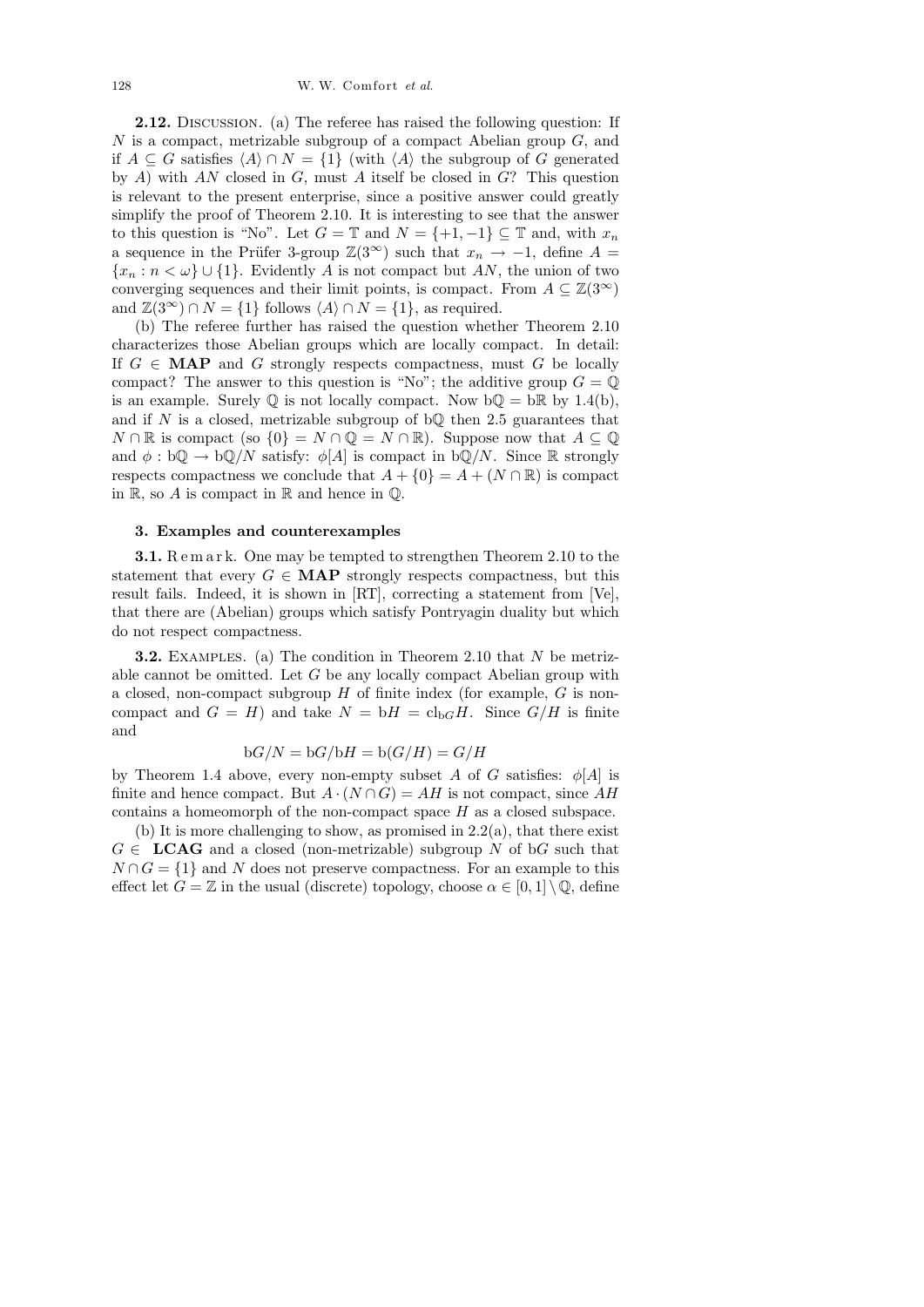$\chi \in \hat{\mathbb{Z}}$  by  $\chi(n) = e^{2\pi i \alpha n}$ , let h be the continuous homomorphism from b $\mathbb{Z}$  to T such that  $\chi \subseteq h$ , let F be any finite subgroup of T (e.g.,  $F = \{1\}$ ), and set  $N = h^{-1}(F) \subseteq b\mathbb{Z}$ . Now F is a closed  $G_{\delta}$ -subset of  $\mathbb{T}$ , so N is a compact,  $G_{\delta}$ -subgroup of bZ such that  $N \cap \mathbb{Z} = \{0\}$ ; that the quotient group bZ/N is metrizable is given by  $[HR](8.6)$ .

Since  $\phi[\mathbb{Z}]$  is dense in  $b\mathbb{Z}/N$  and this metrizable quotient space is not discrete, there is a sequence  $\{n_k : k < \omega\} \subseteq \mathbb{Z} \setminus \{0\}$  such that  $\phi(n_k) \to$  $\phi(0) = N$  in  $b\mathbb{Z}/N$ . It is then clear, writing

$$
A = \{n_k : k < \omega\} \cup \{0\} \subseteq \mathbb{Z},
$$

that  $\phi[A]$  is compact in  $b\mathbb{Z}/N$ , while A is not compact in the discrete space  $\mathbb{Z}$ .

It is reassuring to observe in the example just given that the compact group  $N$  is not metrizable—that is, this example does not contradict Theorem 2.10. (If N were metrizable then both N and  $b\mathbb{Z}/N$  would have cardinality  $\leq$  c, so  $|b\mathbb{Z}| \leq c$ ; but every infinite compact group K satisfies  $|K| = 2^{wK}$ , so from  $w(b\mathbb{Z}) = |\mathbb{Z}| = |\mathbb{Z}| = c$  follows  $|b\mathbb{Z}| = 2^c$ . Alternatively, one may argue that if  $\{0\}$  is a  $G_{\delta}$ -subset of N then  $\{0\}$  would be a G<sub>δ</sub>-subset of b $\mathbb{Z}$ , so b $\mathbb{Z}$  would be metrizable; but  $\mathbb{Z}$  is dense in b $\mathbb{Z}$  so if  $b\mathbb{Z}$  were metrizable then every point of  $b\mathbb{Z}$  is the limit of a sequence drawn from  $\mathbb{Z}$ , contrary to Theorem 1.5.)

3.3. Remark. It is easy to find examples of totally bounded Abelian groups  $\langle G, U \rangle$  such that  $U = T^+$  for no locally compact topological group topology  $\mathcal T$  on  $G$ . Indeed, according to Remark 1.7(b) the topologies  $\mathcal T^+$ with  $\mathcal T$  locally compact are seldom metrizable, so it is enough to choose  $G = \langle G, U \rangle \in \textbf{TBAG}$  with G metrizable and non-compact (for example, use  $G = \mathbb{Q}/\mathbb{Z}$ . More generally one may choose any totally bounded Abelian group  $\langle G, U \rangle$  with a closed, metrizable non-compact subgroup H; for if  $\mathcal{U} = \mathcal{T}^+$  with  $\langle G, \mathcal{T} \rangle \in \mathbf{LCAG}$ , then  $\langle H, \mathcal{T} \rangle = e^{-1}(H)$  is closed in  $\langle G, \mathcal{T} \rangle$ so  $\langle bH, T \rangle = c l_{b}H$  is metrizable by 1.3(b) and 1.4(b). Thus, replacing  $G = \mathbb{Q}/\mathbb{Z}$  by  $G^{\alpha}$  for cardinals  $\alpha \geq \omega$ , one obtains examples of arbitrarily large weight and cardinality.

**3.4.** For a (Hausdorff) space  $X = \langle X, \mathcal{T} \rangle$  we denote as usual by kX or by  $\langle X, kT \rangle$  the set X with the topology kT defined as follows: A subset U of X is kT-open if and only if  $U \cap K$  is (relatively) T-open in K for every T-compact subset K of X. Then kX is a k-space (that is,  $kX = kkX$ ),  $kT$ is the smallest k-space topology on X containing  $\mathcal T$ , and  $k\mathcal T$  is the unique k-space topology for  $\langle X, \mathcal{T} \rangle$  such that  $k\mathcal{T} \supseteq \mathcal{T}$  and the kT-compact sets are exactly the  $\mathcal T$ -compact sets. For proofs of these facts and additional commentary the reader may consult [E](pp. 201–204).

The following simple observation is taken from [T1](6.24).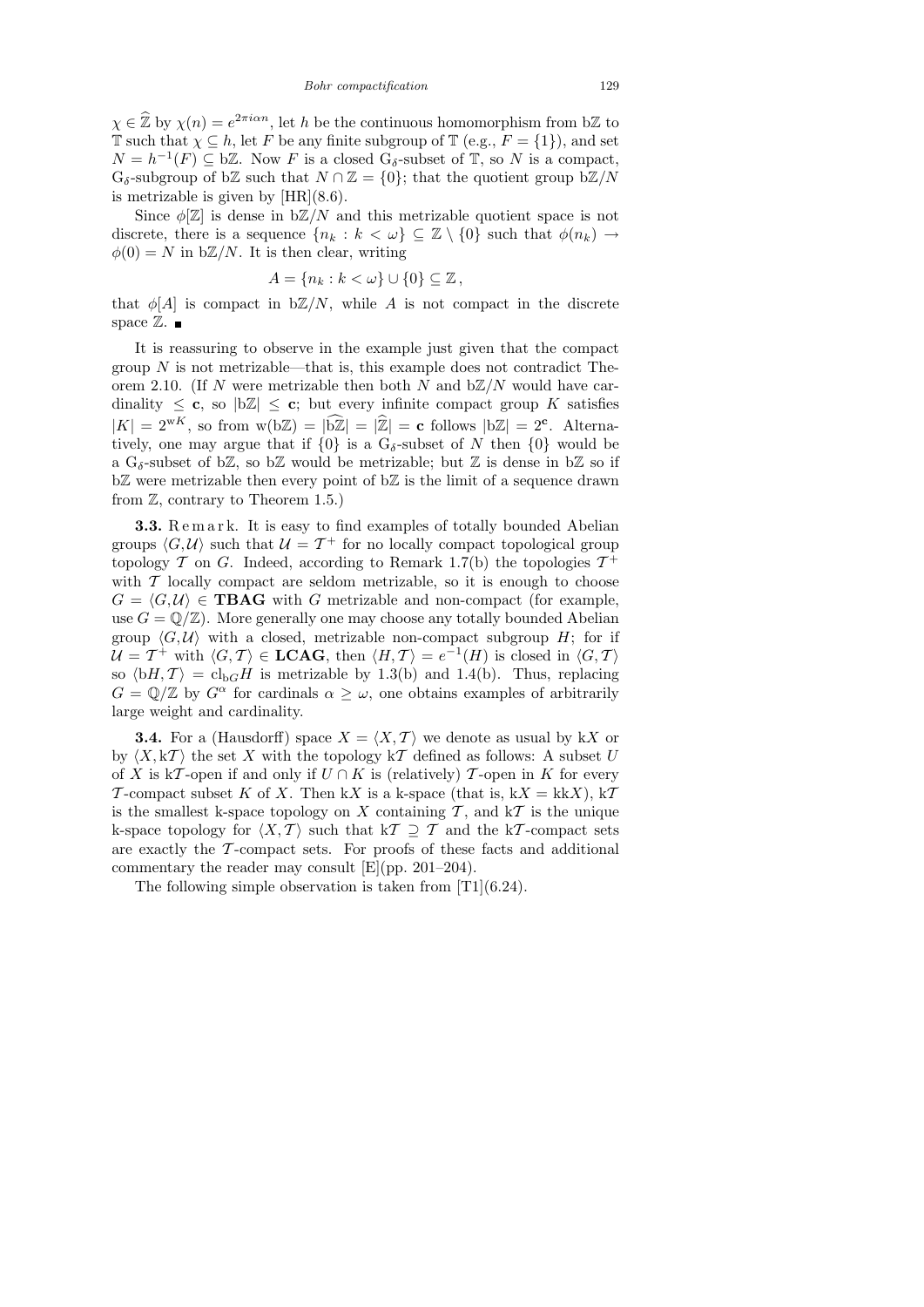**3.5.** THEOREM. Let  $G = \langle G, T \rangle \in \textbf{LCAG}$ . Then  $G = kG^+$  (more formally:  $\langle G, \mathcal{T} \rangle = k(\langle G, \mathcal{T}^+ \rangle)).$ 

P r o o f. Since  $\mathcal{T} \supseteq \mathcal{T}^+$  and  $\mathcal{T}$  is a k-space topology for  $G$  such that the T-compact subsets are exactly the  $T^+$ -compact sets, the result follows from the uniqueness theorem cited in 3.4.  $\blacksquare$ 

It has been shown by LaMartin [L] that for  $\alpha > \omega$  and  $G = \mathbb{R}^{\alpha}$  the space  $kG$  is not a topological group (indeed,  $kG$  is a Hausdorff non-regular topological space). As noticed in  $[T3](1.14)$  this furnishes the following observations.

**3.6.** THEOREM. Let  $\alpha > \omega$ . Then

(a)  $k((\mathbb{R}^+)^{\alpha}) = k(\mathbb{R}^{\alpha});$ 

(b)  $k((\mathbb{R}^+)^{\alpha})$  is not a topological group;

(c) there is no locally compact topological group topology  $\mathcal T$  on  $\mathbb R^\alpha$  for which the totally bounded topological group  $(\mathbb{R}^+)^{\alpha}$  satisfies  $(\mathbb{R}^+)^{\alpha}$  =  $\langle \mathbb{R}^\alpha, \mathcal{T} \rangle^+$ .

Proof. Statement (a) follows from the fact that  $\mathbb{R}^{\alpha}$  and  $(\mathbb{R}^+)^{\alpha}$  have the same compact sets, while the topology of the former contains that of the latter; (b) is then immediate from LaMartin's theorem, and (c) follows from (b) and Theorem 3.5.  $\blacksquare$ 

**3.7.** EXAMPLE. Let  $G \in \text{TBAG}$  satisfy  $kG \in \text{LCAG}$ . Does it follow that  $G = (kG)^{+}$ ? This question is closely related to question (2) of 1.2 above: If  $\langle G, \mathcal{T} \rangle \in \mathbf{LCAG}$  and  $\langle G, \mathcal{U} \rangle \in \mathbf{TBAG}$  with  $\mathcal{U} \subseteq \mathcal{T}$  and the T-compact subsets of G are exactly the  $U$ -compact subsets of G, does it follow that  $U = T^+$ ? We show that the answer to both these questions is "No"; in our example the group G is  $\mathbb Z$  appropriately topologized, and kG is the discrete group  $\mathbb{Z}$ . See also in this connection [T3](1.12) and [T1](6.28(a), 6.30).

We claim first that there is a non-trivial compact metrizable subgroup N of bZ such that  $N \cap \mathbb{Z} = \{0\}$ . To see this, first write the (discrete) circle group  $\mathbb{T}_d$  in the form  $\mathbb{T}_d = A_d \times B_d$  with  $A_d$  and  $B_d$  subgroups and  $|A_d| = \omega$ ; see [HR](A.14) for the availability of such a decomposition. Now from  $\widehat{bZ} = \mathbb{T}_d = A_d \times B_d$  follows  $bZ = \widehat{\mathbb{T}}_d = \widehat{A}_d \times \widehat{B}_d$ ; we set  $N = \widehat{A}_d \times \{1\} \subseteq b\mathbb{Z}$ , so indeed N is a compact, metrizable subgroup of bZ. If  $h \in N \cap \mathbb{Z}$  then h is continuous in the usual topology of T—that is, not only  $h \in \mathbb{T}_d$  but in fact  $h \in \mathbb{Z} = \mathbb{T}$ —so from  $h \equiv 1$  on B (and the density of B in T) follows  $h \equiv 1$ . Thus h is the identity element of bZ. The claim is proved.

To complete the construction define  $\phi = \pi | \mathbb{Z}$  with  $\pi : b\mathbb{Z} \to b\mathbb{Z}/N$  as usual and set  $G = \phi[\mathbb{Z}]$ . Algebraically  $\phi$  is an isomorphism, so there is a topology U on Z determined by the condition that  $\phi : \langle \mathbb{Z}, \mathcal{U} \rangle \to G \subseteq b\mathbb{Z}/N$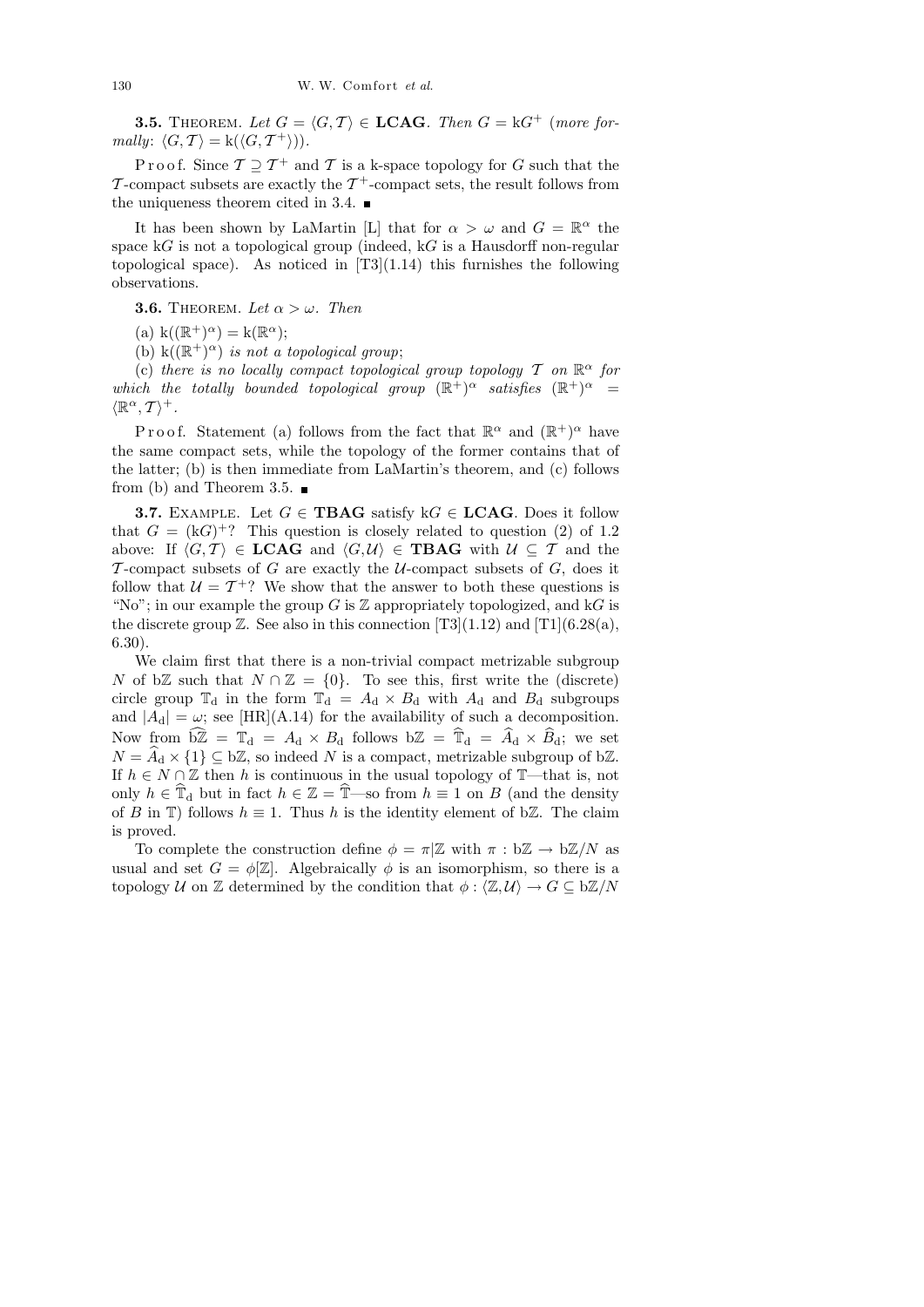is a homeomorphism. According to Theorem 2.10 the compact subsets of G (that is, of  $\langle \mathbb{Z}, \mathcal{U} \rangle$ ) are exactly the finite sets. Thus the usual discrete topology T on Z satisfies  $\mathcal{U} \subseteq \mathcal{T}$ , and a subset of Z is  $\mathcal{U}$ -compact if and only if it is T-compact, so we have  $k\langle \mathbb{Z}, \mathcal{U} \rangle = \langle \mathbb{Z}, \mathcal{T} \rangle$ . But the relation  $\mathcal{U} = \mathcal{T}^+$ fails: We have  $\langle \mathbb{Z}, \mathcal{T}^+ \rangle^{\wedge} = \widehat{bZ} = A_d \times B_d$  while  $\langle \mathbb{Z}, \mathcal{U} \rangle^{\wedge} = \langle b\mathbb{Z}/N \rangle^{\wedge} = B_d$ (cf. [HR](23.25) or [CR]).  $\blacksquare$ 

3.8. Example. There are locally compact Abelian groups G such that  $\mathrm{b}G$  contains a closed non-metrizable subgroup N which preserves compactness. An easy example can be constructed as follows: Let  $K$  be any nonmetrizable compact Abelian group and let  $G = K \times \mathbb{Z}$ . Let  $N_1$  denote a non-trivial closed metrizable subgroup of b $\mathbb{Z}$ , and set  $N = K \times N_1$ . Since  $\Delta G = K \times \Delta Z$  (1.4(a)) we deduce that N is a closed non-metrizable subgroup of bG. An argument just as in the proof of Lemma 2.3 shows that N preserves compactness. Since  $N_1 \cap \mathbb{Z} = \{0\}$  by 2.5, we conclude that  $K \approx N \cap G$  is a compact non-metrizable subgroup of G.

3.9. Discussion. It is much more challenging, however, to find a discrete Abelian group  $G$  such that some closed, non-metrizable subgroup of b $G$ preserves compactness. We achieve this in Theorem 3.12 below. As usual, for  $G \in \mathbf{LCAG}$  and N a closed subgroup of G, we write

$$
\mathbf{A}(\widehat{G}, N) = \{ \chi \in \widehat{G} : N \subseteq \ker(\chi) \}
$$
  
=  $\{ \chi \in \widehat{G} : \chi(p) = 1 \text{ for all } p \in N \}.$ 

(The set  $\mathbf{A}(\widehat{G}, N)$  is called the *annihilator* of N in  $\widehat{G}$ .) In particular, the set  $\mathbf{A}(\widehat{bG}, N)$  is defined (and is a subgroup of  $\widehat{bG}$ ) whenever N is a closed subgroup of  $bG$ .

We approach Theorem 3.12 via two lemmas concerning the Haar measure of  $\widehat{G}$ .

**3.10.** LEMMA. Let G be a discrete Abelian group and let  $\lambda$  denote the normalized Haar measure of the group  $\widehat{G}$ . If  $\{x_n\}$  is a faithfully indexed sequence in G and

$$
A = \{ \chi \in G : \chi(x_n) \to 1 \},\
$$

then A is  $\lambda$ -measurable in G and  $\lambda(A) = 0$ .

P r o o f. Appealing to Pontryagin duality, we identify each  $x_n$  with the continuous homomorphism from  $\tilde{G}$  to  $\mathbb T$  given by

$$
x_n(\chi) = \chi(x_n).
$$

Writing

$$
A_{n,m} = \{ \chi \in \widehat{G} : |x_n(\chi) - 1| \le 1/m \}
$$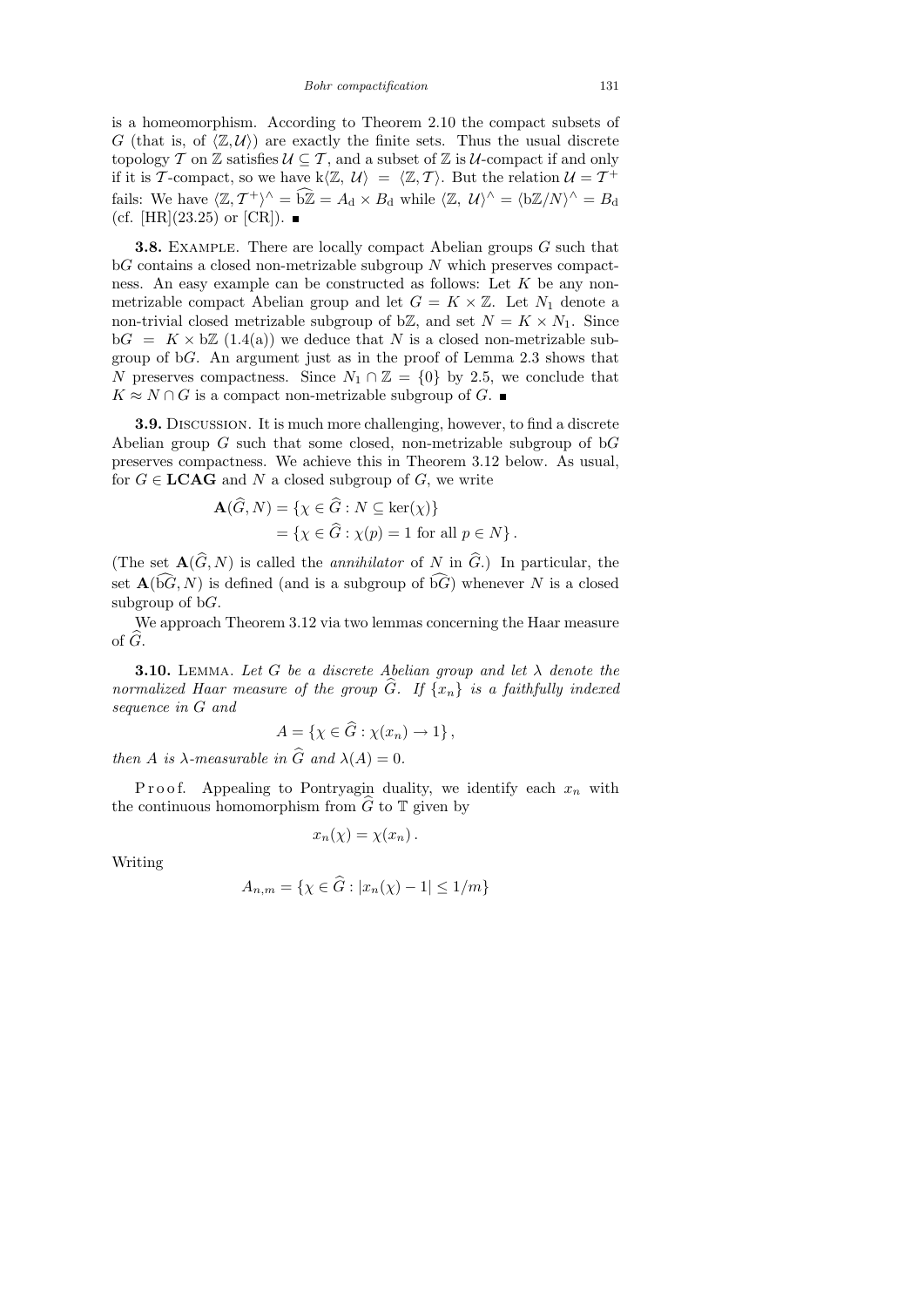for  $m, n < \omega$  gives

$$
A = \bigcap_{m < \omega} \bigcup_{N \ge m} \bigcap_{n \ge N} A_{n,m};
$$

thus A is an  $F_{\sigma\delta}$  of  $\widehat{G}$ , hence is  $\lambda$ -measurable.

 $\overline{A}$ 

Now for  $\chi, \psi \in A$  and  $n < \omega$  we have

$$
|(\chi\psi)(x_n) - 1| \le |\chi(x_n) - 1| + |\psi(x_n) - 1| \text{ and}
$$
  

$$
|\chi^{-1}(x_n) - 1| = |\chi(x_n) - 1|;
$$

this shows that A is a subgroup of  $\hat{G}$ . If  $\lambda A > 0$  then from the Steinhaus– Weil theorem it follows that A is open-and-closed in  $\widehat{G}$ , so that  $|\widehat{G}/A| < \omega$ . Thus by  $[HR](23.25)$  the group  $(\widehat{G}/A)$ , which is  $\mathbf{A}(G, A)$ , is finite. But this is impossible: Let  $i : A \to \widehat{G}$  be the inclusion map. Then  $\widehat{i} : G \to \widehat{A}$ satisfies  $\hat{i}(g) = g \circ i = g/A$  [HR](24.37). Now let  $\Pi : G \to G/A(G,A)$ denote the projection map. By [HR](23.25) the map  $\Lambda : (G/\mathbf{A}(G, A))^{\wedge} \to$  $\mathbf{A}(G, \mathbf{A}(G, A))$  (which is just A [HR](24.10)) defined by  $\Lambda(\chi) = \chi \circ \Pi$  is a topological isomorphism. Let  $y_n = \Pi(x_n)$ . If  $\chi \in (G/\mathbf{A}(G,A))^{\wedge}$ , then  $\chi(y_n) = \chi \circ \Pi(x_n) \to 1$  by definition of A. From Glicksberg's theorem we have  $y_n = \mathbf{A}(G, A)$  for all n sufficiently large, and hence  $x_n \in \mathbf{A}(G, A)$ for all n sufficiently large; since  $\{x_n\}$  is faithfully indexed it follows that  $|\mathbf{A}(G, A)| \geq \omega$ . This contradiction gives  $\lambda A = 0$ , as required.

The above result is closely related to [KN](7.8), and [Sc].

If  $G \in \mathbf{LCAG}$  and N is a closed subgroup of bG, then we say that  $\phi: G \to \mathrm{b}G/N$  preserves closed subgroups of G if for any closed subgroup H of G,  $\phi[H]$  is closed in  $\phi[G]$ . For example, if G and H denote the discrete groups  $\mathbb{R}_d$  and  $\mathbb{Q}_d$  of real and rational numbers respectively, there exists a closed subgroup N of bG such that  $N \cap G^+ = \{0\}$  and  $bG/N = b\mathbb{R}$ . Since  $\phi[H] = \mathbb{Q}^+$  is not closed in  $\phi[G] = \mathbb{R}^+, \phi$  does not preserve closed subgroups of G.

**3.11.** LEMMA. Let G be a discrete Abelian group and N a closed subgroup of bG such that  $N \cap G = \{1\}$ , and let  $\lambda$  denote Haar measure of  $\hat{G}$ . Suppose that either

- (a)  $\{\chi | G : \chi \in \mathbf{A}(\widehat{bG}, N)\}\$ is not Haar-measurable in  $\widehat{G}$ , or
- (b)  $\lambda({\chi|G : \chi \in \mathbf{A}(\widehat{bG}, N)} > 0.$

If either G is countable or  $\phi : G \to \mathrm{b}G/N$  preserves closed subgroups of G, then N preserves compactness.

P r o o f. Suppose instead that there is an infinite subset  $A$  of  $G$  such that  $\phi[A]$  is compact in b $G/N$ . We claim first that in this case there is  $C \subseteq G$ such that  $|C| = \omega$  and  $\phi[C]$  is compact in b $G/N$ . This is obvious in case G is countable: take  $C = A$ . Assuming  $|G| > \omega$ , choose  $B \subseteq A$  with  $|B| = \omega$ ,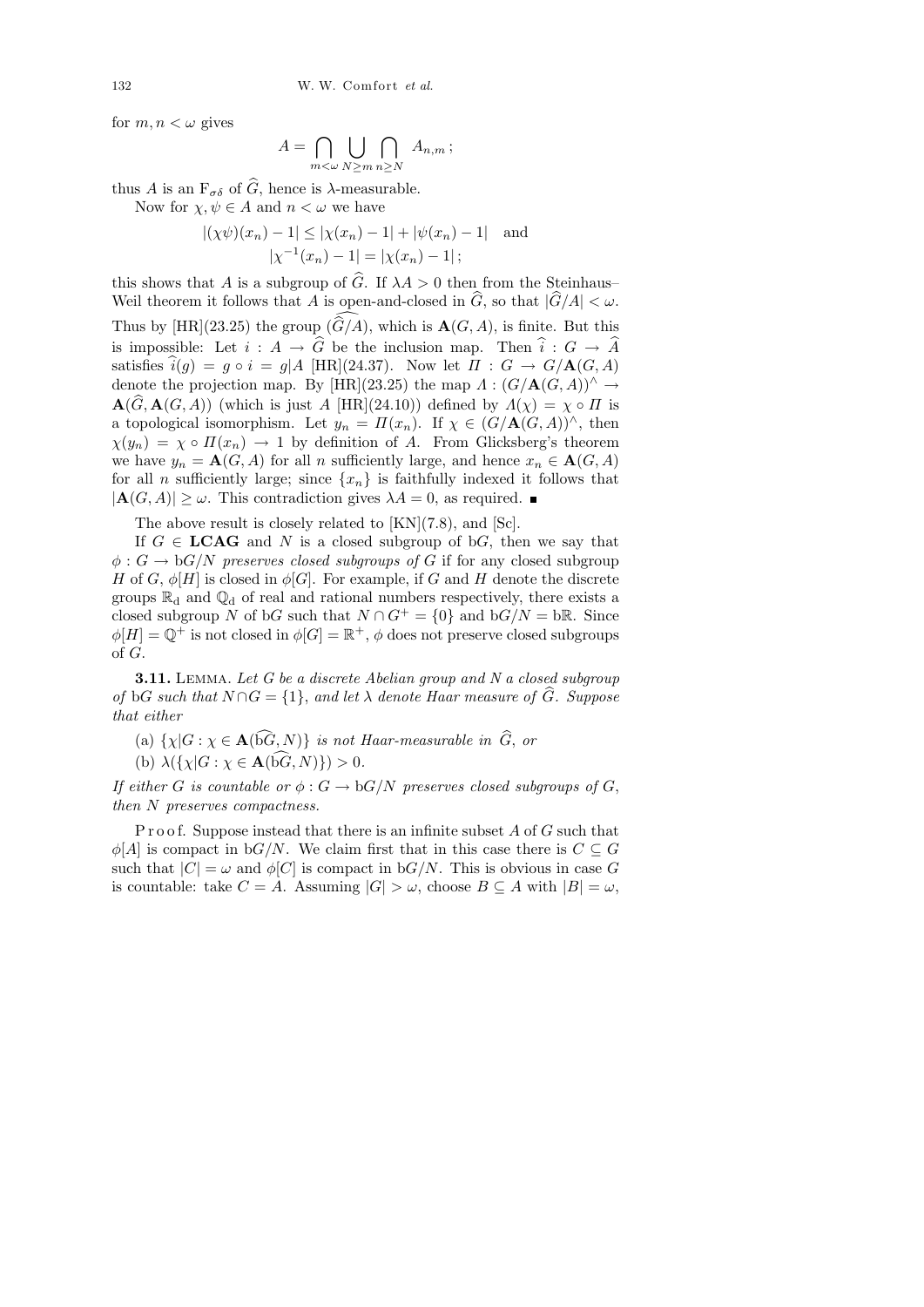and set  $H = \langle B \rangle \subseteq G$  and  $C = H \cap A$ . Since  $\phi$  preserves closed subgroups of G the group  $\phi[H]$  is closed in  $\phi[G]$ ; since  $\phi$  is a bijection from G onto  $\phi[G]$  we have

$$
\phi[C] = \phi[H \cap A] = \phi[H] \cap \phi[A],
$$

so  $\phi[C]$  is compact and the claim is established.

Like every countably infinite, compact space,  $\phi[C]$  is second-countable and hence metrizable. Thus there exist a faithfully indexed sequence  $x_n \in C$ , and  $p \in C$ , such that  $\phi(x_n) \to \phi(p)$  in bG/N. Replacing  $x_n$  by  $x_n - p$ if necessary, we assume  $\phi(x_n) \to \phi(1) = N$  in bG/N. Then every  $\chi \in$  $\mathbf{A}(\mathbf{b}G, N)$  satisfies  $\chi(x_n) \to \chi(1) = 1$ , and it follows (defining  $A = \{ \chi \in \widehat{G} :$  $\chi(x_n) \to 1$ ) that

$$
(*) \qquad \qquad \{\chi|G:\chi\in\mathbf{A}(\hat{\mathbf{b}}\hat{G},N)\}\subseteq A\,.
$$

Since A is  $\lambda$ -measurable in  $\hat{G}$  with  $\lambda A = 0$ , we conclude from (\*) that  $\{\chi | G : \chi \in \mathbf{A}(\widehat{bG},N)\}\)$  itself is  $\lambda$ -measurable and has  $\lambda$ -measure equal to 0. This contradiction completes the proof.  $\blacksquare$ 

**3.12.** THEOREM. There is a closed, non-metrizable subgroup of  $b\mathbb{Z}$  such that  $N \cap \mathbb{Z} = \{0\}$  and N preserves compactness.

Proof. We note first that the usual construction of a Bernstein subset of  $\mathbb R$  modifies easily to give a non-measurable subgroup H of  $\mathbb T$  such that  $|\mathbb{T}/H| = c$ . (This was pointed out to us by Oscar Masaveu. See [Str] for related and stronger results.) Indeed, let  $\{F_{\xi} : \xi < \mathbf{c}\}\$  be an enumeration of all uncountable, closed subsets of  $\mathbb{T}$ , choose  $p_0, q_0 \in F_0$  with  $q_0 \notin \langle p_0 \rangle$ and recursively, if  $\xi < c$  and  $p_{\eta}$ ,  $q_{\eta}$  have been chosen for all  $\eta < \xi$ , choose  $p_{\xi}, q_{\xi} \in F_{\xi}$  with

 $p_{\xi} \notin \langle \{p_{\eta} : \eta < \xi\} \cup \{q_{\eta} : \eta < \xi\} \rangle, \quad q_{\xi} \notin \langle \{p_{\eta} : \eta \leq \xi\} \cup \{q_{\eta} : \eta < \xi\} \rangle.$ 

(The availability of such  $p_{\xi}$ ,  $q_{\xi}$  derives from the fact that  $|F_{\xi}| = \mathbf{c}$ .) The group  $H = \langle \{p_{\xi} : \xi < c\}\rangle$  is as required: (a)  $|\mathbb{T}/H| = c$ , since  $\eta < \xi < c$ yields  $q_n+H \neq q_{\xi}+H$ ; (b)  $\lambda H > 0$  is impossible, since that inequality implies that H is open in  $\mathbb T$  (by the Steinhaus–Weil theorem) and then  $H = \mathbb T$ ; and (c)  $\lambda H = 0$  is impossible, since if  $\mathbb{T} \backslash H$  is measurable and  $\lambda(\mathbb{T} \backslash H) > 0$  then there is a (necessarily uncountable) compact subset  $F = F_{\xi}$  of  $\mathbb{T}\setminus H$  with  $\lambda F > 0$ , so that  $p_{\xi} \in F \subseteq (\mathbb{T} \backslash H) \cap H = \emptyset$ .

Now set  $N = \mathbf{A}(\mathbf{b}\mathbb{Z}, H)$ . Then:

(a) N is a closed subgroup of  $b\mathbb{Z}$ ;

 $(b)$  N is not metrizable, since a compact metrizable space has countable weight while

$$
wN = |\widehat{N}| = |\widehat{bZ}/H| = |\mathbb{T}/H| = c;
$$

(c)  $N \cap \mathbb{Z} = \{0\}$  since H is dense in T; and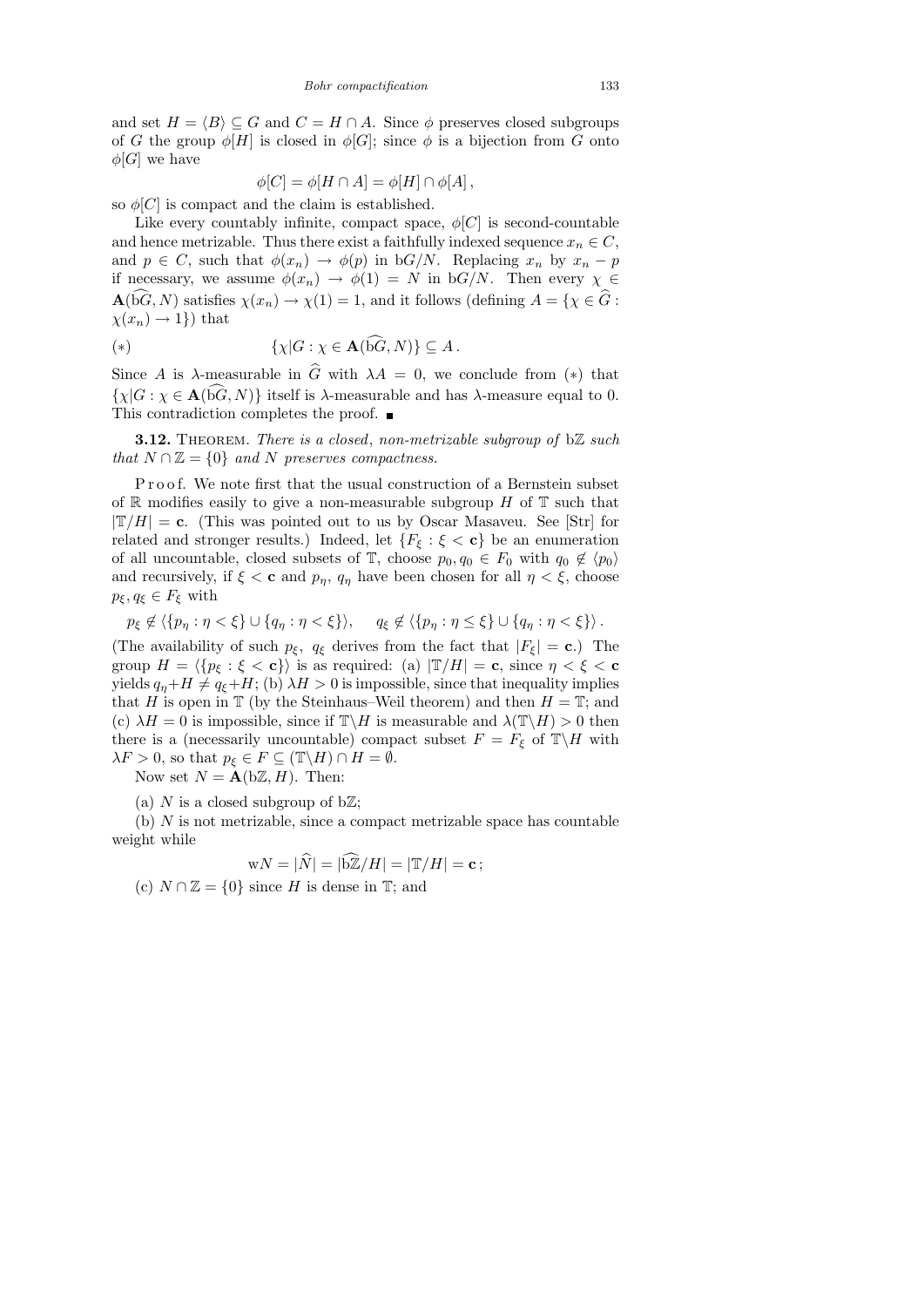(d)  $\{\chi | \mathbb{Z} : \chi \in \mathbf{A}(\widehat{\mathrm{bZ}},N)\} = H$  is not measurable in  $\widehat{\mathbb{Z}} = \mathbb{T}$ , so N preserves compactness by Lemma 3.11.

4. Some questions. The results proved above raise some questions which our methods seem inadequate to settle. Perhaps the most interesting of these is 4.1, which was contributed by the referee.

We hope to return to some of these in a later communication.

4.1. QUESTION. Let  $G \in \textbf{MAP}$  and suppose that every closed, metrizable subgroup N of bG such that  $N \cap G = \{1\}$  preserves compactness (in the sense of Definition 2.1(a)). Does it follow that  $G$  strongly respects compactness? ■

Of course, Theorem 2.10 responds affirmatively to Question 4.1 (even if the hypothesis  $N \cap G = \{1\}$  is omitted) if the assumption  $G \in \mathbf{MAP}$  is strengthened to  $G \in \mathbf{LCAG}$ .

4.2. QUESTION. Characterize those **MAP** groups which strongly respect compactness.

**4.3.** QUESTION. Characterize those  $G \in \mathbf{T}BAG$  such that  $kG \in \mathbf{LCAG}$ and  $(kG)^{+} = G$ .

**4.4.** QUESTION. Given  $G \in \mathbf{LCAG}$  and a closed subgroup N of bG such that  $N \cap G = \{0\}$ , clarify the relation between the properties "N preserves" compactness" and " $\phi$ :  $G \rightarrow bG/N$  preserves closed subgroups of G."

**4.5.** QUESTION. Suppose that in Lemma 3.11 the hypothesis " $G$  is countable or  $\phi$  preserves closed subgroups" is deleted. Is the resulting statement valid?  $\blacksquare$ 

4.6. QUESTION. Let  $G = \langle G, \mathcal{T} \rangle \in \mathbf{LCAG}$  and let N be a closed subgroup of bG such that  $N \cap G$  is metrizable. Suppose that every subset A of G satisfies:  $A \cdot (N \cap G)$  is compact in G if and only if  $\phi[A]$  is compact in  $\mathrm{b}G/N$ . What can be said about  $N$ ?

### **References**

- [C] W. W. Comfort, *Topological groups*, in: Handbook of Set-Theoretic Topology, K. Kunen and J. Vaughan (eds.), North-Holland, Amsterdam, 1984, 1143–1263.
- [CHR] W. W. Comfort, K.-H. Hofmann and D. Remus, *Topological groups and* semigroups, in: Recent Progress in General Topology, M. Hušek and J. van Mill (eds.), North-Holland, Amsterdam, 1992, 57–144.
- [CR] W. W. Comfort and K. A. Ross, *Topologies induced by groups of characters*, Fund. Math. 55 (1964), 283–291.
- [CT] W. W. Comfort and F. J. Trigos-Arrieta, *Remarks on a Theorem of Glicksberg*, in: General Topology and Applications, S. J. Andima, R. Kopperman,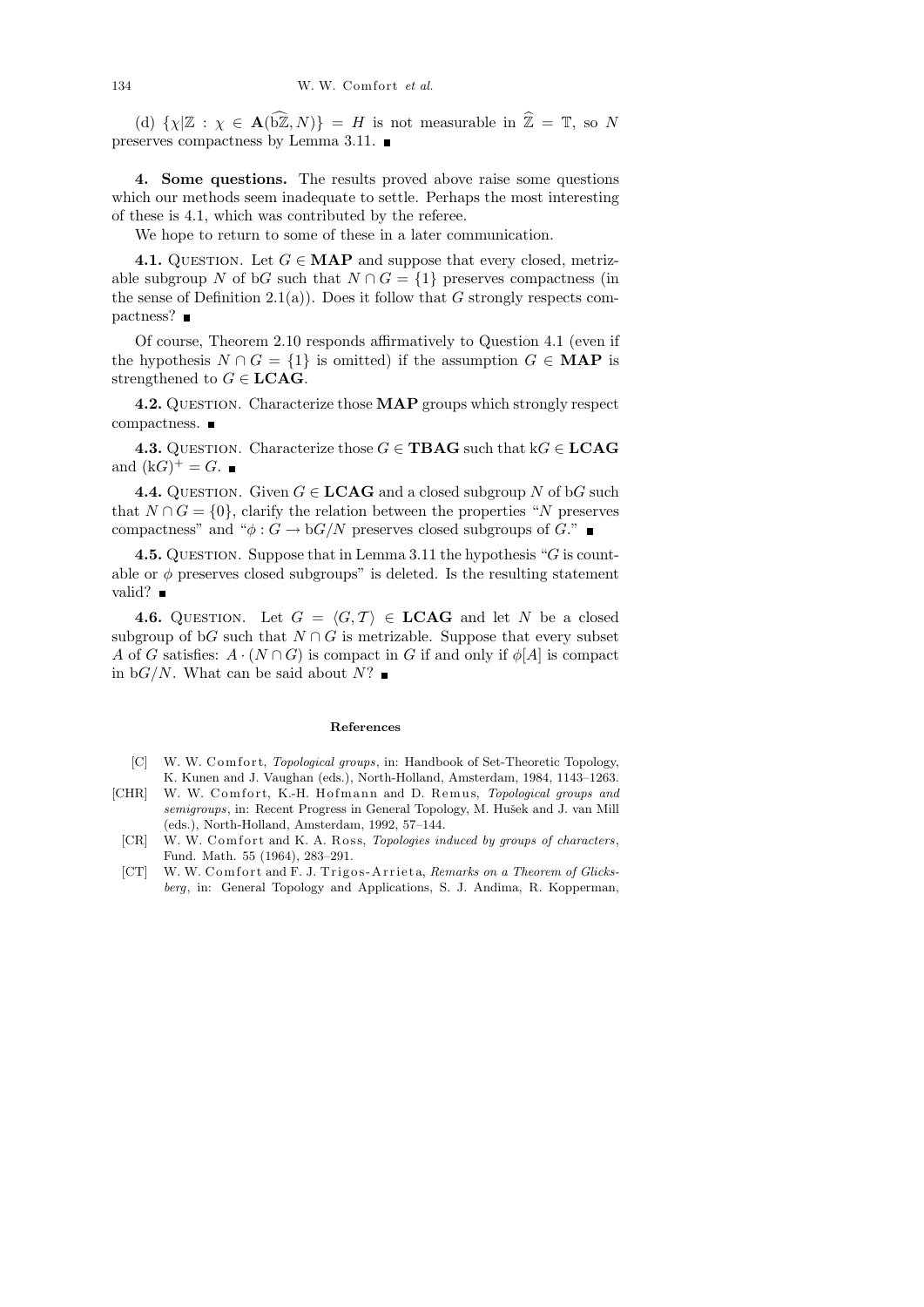P. R. Misra, J. Z. Reichman and A. R. Todd (eds.), Lecture Notes in Pure and Appl. Math. 134, Dekker, New York, 1991, 25–33.

- [DPS] D. N. Dikranjan, I. R. Prodanov and L. N. Stoyanov, *Topological Groups*, Lecture Notes in Pure and Appl. Math. 130, Dekker, New York, 1989.
	- [E] R. Engelking, *General Topology*, Monografie Mat. 60, PWN—Polish Scientific Publishers, Warszawa, 1977.
	- [F] P. Flor, *Zur Bohr-Konvergenz von Folgen*, Math. Scand. 23 (1968), 169-170.
	- [G] I. Glicksberg, *Uniform boundedness for groups*, Canad. J. Math. 14 (1962), 269–276.
- [HR] E. Hewitt and K. A. Ross, *Abstract Harmonic Analysis*, Vol. I, Grundlehren Math. Wiss. 115, Springer, Berlin, 1963.
- [Hu] R. Hughes, *Compactness in locally compact groups*, Bull. Amer. Math. Soc. 79 (1973), 122–123.
- [KN] L. Kuipers and H. Niederreiter, *Uniform Distribution of Sequences*, Wiley, New York, 1974.
- [K] V. Kuz'minov, *On a hypothesis of P. S. Alexandrov in the theory of topological groups*, Dokl. Akad. Nauk SSSR 125 (1959), 727–729 (in Russian).
- [L] W. F. LaMartin, *On the foundations of k-group theory*, Dissertationes Math. 146 (1977).
- [Mo] W. Moran, *On almost periodic compactifications of locally compact groups*, J. London Math. Soc. (2) 3 (1971), 507–512.
- [Re] G. A. R ei d, *On sequential convergence in groups*, Math. Z. 102 (1967), 227–235.
- [RT] D. Remus and F. J. Trigos-Arrieta, *Abelian groups which satisfy Pontryagin duality need not respect compactness*, Proc. Amer. Math. Soc. 117 (1993), 1195–1200.
- [Ro] K. A. Ross, *Commentary on selected papers of S. Kakutani*, in: S. Kakutani, *Selected Papers*, Vol. I, Robert A. Kallman (ed.), Birkhäuser, Boston, 1986.
- [Š] B. È. Šapirovskiĭ, On embedding extremally disconnected spaces in compact *Hausdorff spaces. b-points and weight of pointwise normal spaces*, Dokl. Akad. Nauk SSSR 223 (1975), 1083–1086 (in Russian); English transl.: Soviet Math. Dokl. 16 (1975), 1056–1061.
- [Sc] I. J. Schoenberg, *Asymptotic distribution of sequences* (*solution of Problem 5090*), Amer. Math. Monthly 71 (1964), 332–334.
- [Sh] D. B. Shakhmatov, *A* direct proof that every infinite compact group *G* contains  ${0,1}^{w(G)}$ , in: Papers in General Topology and Applications, Proc. June 1992 Queens College Conference, Ann. New York Acad. Sci., New York, to appear.
- [Sm] Yu. M. Smirnov, *On the metrizability of bicompacta decomposable into a union of sets with countable basis*, Fund. Math. 43 (1956), 387–393 (in Russian).
- [Sto] A. H. Stone, *Metrisability of unions*, Proc. Amer. Math. Soc. 10 (1959), 361–366.
- [Str] K. R. Stromberg, *Universally nonmeasurable subgroups of* R, Amer. Math. Monthly 99 (1992), 253–255.
- [T1] F. J. Trigos-Arrieta, *Pseudocompactness on groups*, doctoral dissertation, Wesleyan University, 1991.
- [T2] —, *Pseudocompactness on groups*, in: General Topology and Applications, Lecture Notes in Pure and Appl. Math. 134, S. Andima *et al.* (eds.), Dekker, New York, 1991, 369–378.
- [T3] —, *Continuity, boundedness, connectedness and the Lindelöf property for topological groups*, J. Pure Appl. Algebra 70 (1991),  $199-210$  (= Proceedings of the 1989 Curação Conference on Locales and Topological Groups).